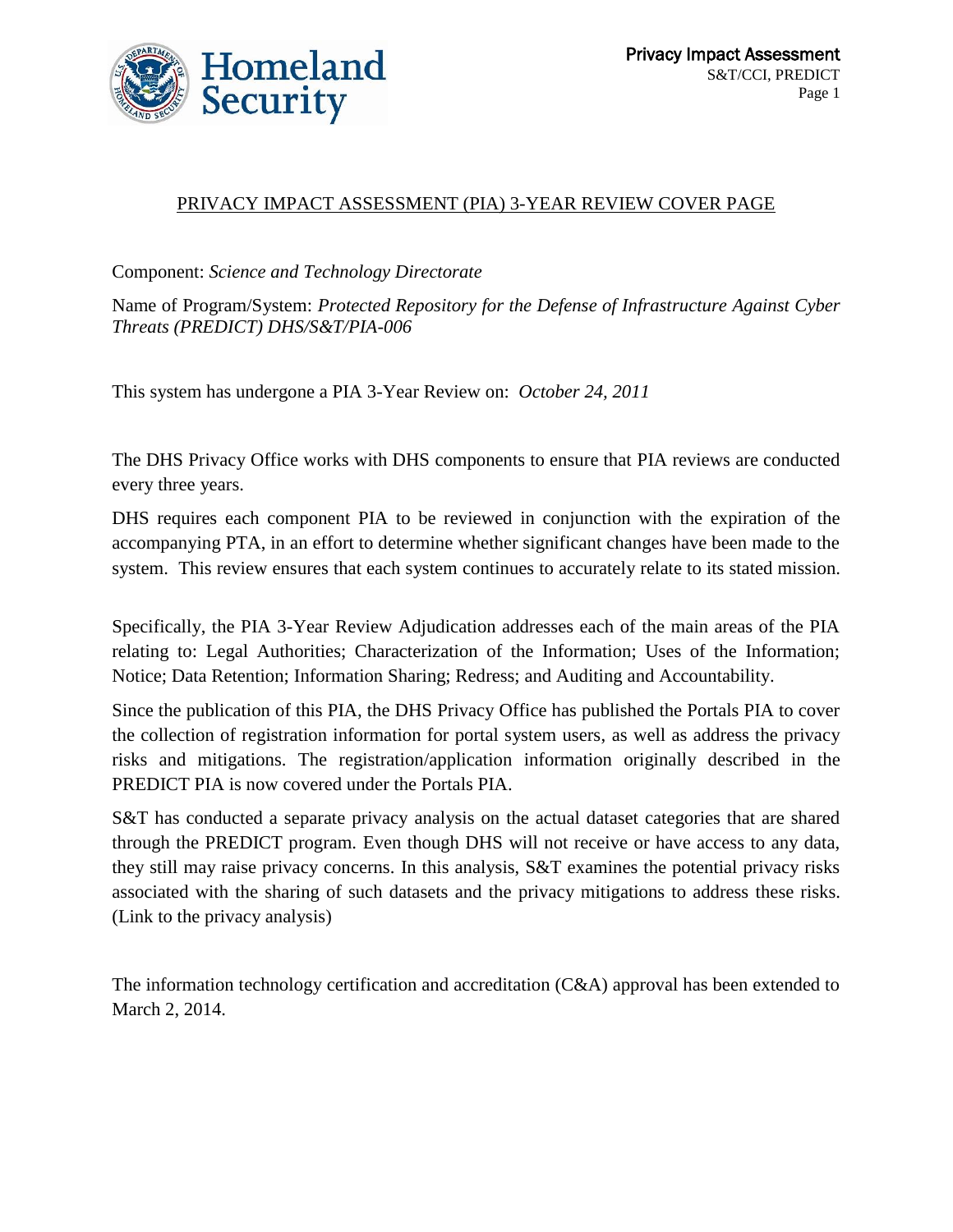

## **Privacy Analysis for PREDICT Databases 3-YEAR REVIEW**

**DHS/S&T/PIA-006**

**Privacy Risks:** Inaccurate or incorrect data is provided to the researchers, which may wrongfully implicate individuals of cyber crimes or other wrongdoing.

**Mitigation**: The datasets will only be used by the researchers for research purposes. Inaccurate or erroneous data may affect research results; however, it will have no impact on or implicate any individuals.

The Predict Coordinating Center (PCC) and DHS never gain access to the actual datasets. The datasets go directly from the data provider (through a third party data host) to the researchers.

The PREDICT program has established a detailed process for analyzing both data providers and the data they are offering to PREDICT. Each provider must undergo review for each dataset category that it is offered through PREDICT. During this review, the PCC conducts its own privacy review of the datasets. The review includes a comprehensive legal evaluation of how the data was collected by the provider, who collected it, and whether it may be disclosed to or used by third parties, such as researchers. This process closely analyzes issues against relevant privacy laws, including the Privacy Act of 1974 and the Electronic Communication Privacy Act, and the provider's privacy policies. Data providers must sign a Memorandum of Agreement (MOA) with the PCC prior to providing any data to researchers.

The quality of the PREDICT datasets will be maintained through authentication and authorization controls, regular backups, PREDICT policies and procedures (including MOAs regarding the use and handling of datasets) and audits of PREDICT operations regarding compliance with policies, procedures, and operational terms and conditions.

**Privacy Risks:** The data shared through PREDICT are not being use in ways consistent with their original collection.

**Mitigation**: The data providers will take the appropriate steps to sanitize, de-identify, anonymize, and otherwise clean the data of personally identifiable information (PII) prior to sharing it with researchers, unless consent for disclosure of any PII has been given or the data is already publicly available.

Additionally, thorough reviews are conducted by the PCC to ensure that the sharing of data aligns with the providers' privacy policies and relevant privacy laws including the Privacy Act of 1974 and the Electronic Communication Privacy Act.

**Privacy Risks:** Individuals are not provided with notice that the datasets may be shared with researchers.

**Mitigation**: The data providers own, collect, and share the data. The data providers establish and determine user notification policies. DHS does not obtain, use, collect, or share the data.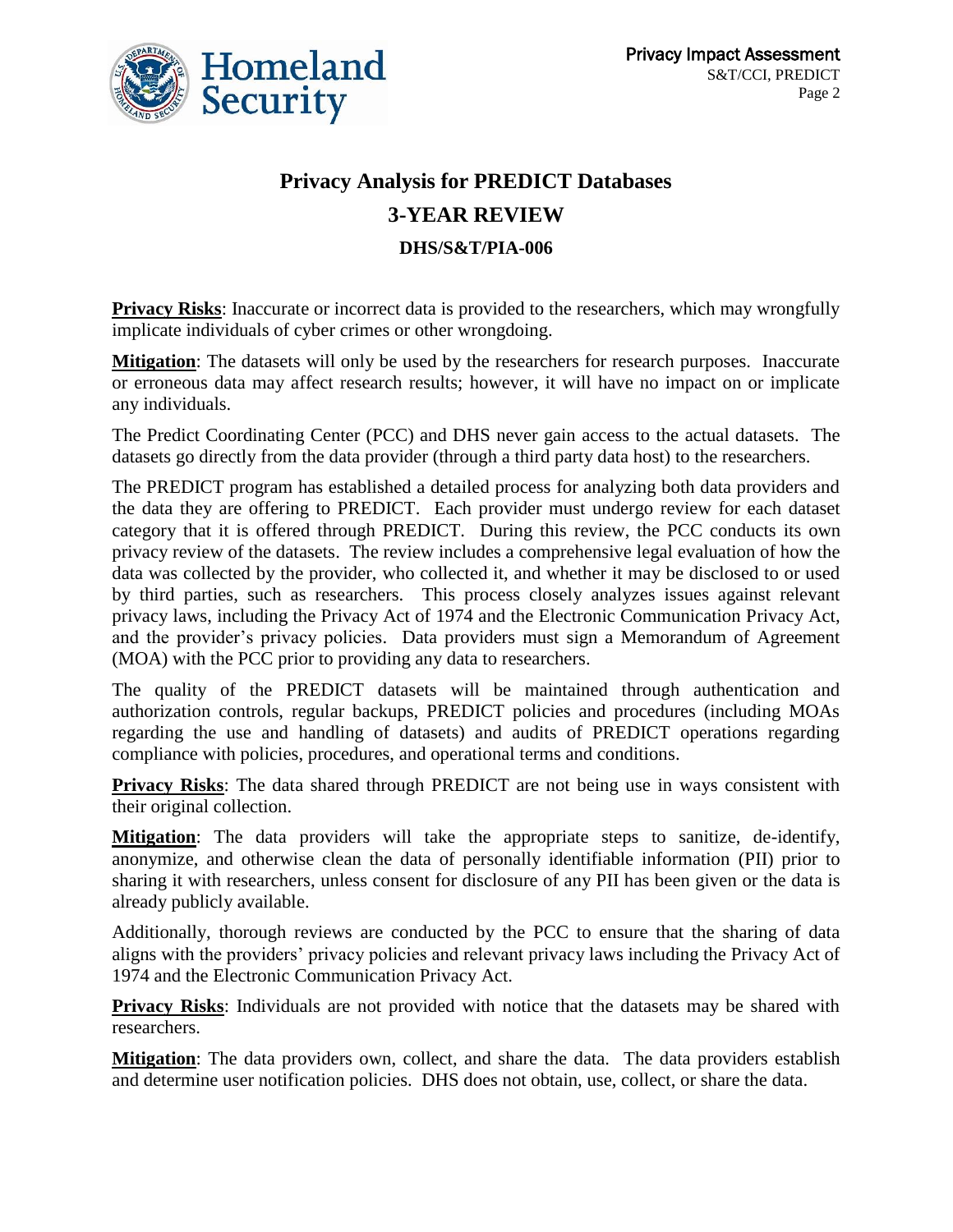

 $\overline{a}$ 

Prior to data providers sharing the datasets with researchers, the PCC conducts a thorough review of the datasets which includes examining how the data was collected by the data provider, who collected it, and whether or not it may be disclosed to third parties.

**Privacy Risks**: Data providers will disclose datasets to unauthorized users, or to individuals who intend to use the data for unauthorized purposes.

**Mitigation**: All researchers must complete an official PCC application to use any datasets. The PCC application serves as a MOA between the researcher and the PCC in which the researcher states their intended use of the datasets and provides information about their research team.

The data providers review and approve all researchers' applications and all uses of the datasets provided through PREDICT. Once the researchers are approved, the data host is responsible for the release of the data to the researcher, and is solely responsible for ensuring that any data it releases complies with its contractual agreement with the PCC.

Data providers also provide their terms and conditions for access to and use of the data, which researchers must agree to prior to accessing the datasets. These terms and conditions can include specific restrictions or permitted uses, minimum safeguards to protect the data, procedures for archiving the data, and restrictions on publishing or relating information about the data.

**Privacy Risks**: Data providers may supply too much information, including PII, to the researchers through PREDICT.

**Mitigation**: Prior to supplying data, data providers must enter into a MOA with the PCC. In the MOA, the data providers agree to sanitize, de-identify, anonymize, and otherwise clean any and all information in the data shared through PREDICT, as required. Data providers must also ensure that information provided is compliant or consistent with any policies, procedures, and understandings applicable to the data, whether explicit or implicit. Periodic audits are performed by data providers and third party data hosts to ensure each other's compliance with the PCC's requirements (such as anonymization) for the data.

Additionally, data providers shall not supply any data other than that which falls within the approved dataset categories.

Some of the datasets may include information like IP addresses. It is sometimes possible to trace IP addresses back to an organization, but usually difficult to track them to the user. The researchers, however, agree prior to receiving data, to make no attempts to re-identify any individual using the research data, unless specifically allowed by the provider.

The datasets may contain email content, but it is only content of unsolicited bulk email messages (or spam). This content is bulk-generated and sent to a large, targeted pool of IP addresses. It does not contain personal content or personal email messages.

**Privacy Risks:** Researchers may be able to re-identify individuals through data, and implicate individuals in potential cyber crimes.

**Mitigation**: Unless re-identification is approved by the data provider<sup>1</sup> in a MOA or terms of use,

 $1$  An example of when re-identification may be attempted / allowed is when conducting research on the effectiveness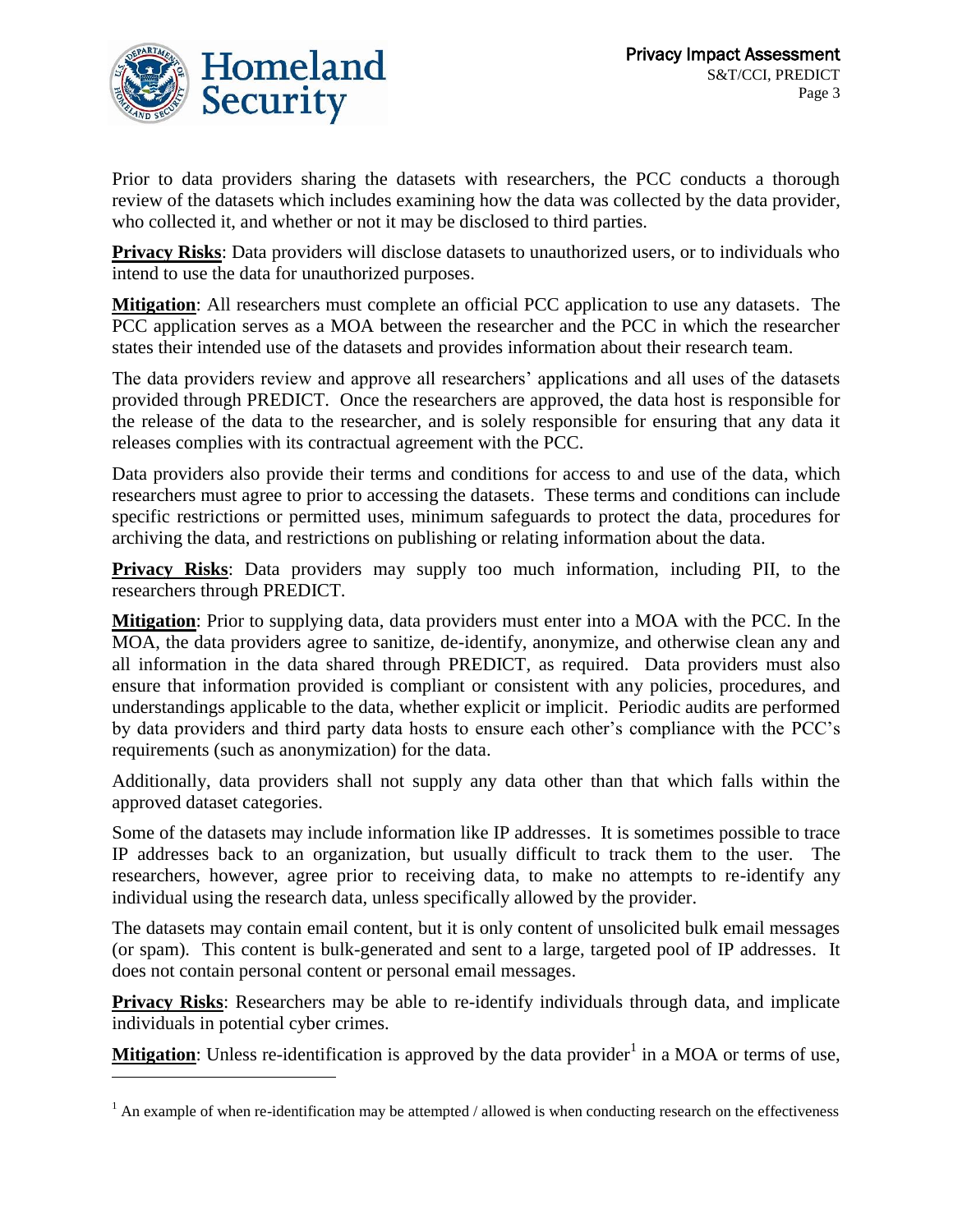

the researcher must agree that he/she will not attempt to unlock, override, reverse engineer, or take steps to defeat any anonymization methods or tools that have been applied to the data. Any attempts will violate terms of use of the data.

Additionally, researchers will only use the data for researcher purposes, in accordance with the terms of the MOA and procedures in the researcher's original application for the data.

**Privacy Risks**: Researchers may share or disclose datasets or information within datasets with unauthorized users.

**Mitigation**: Pursuant to the Researchers' MOA with the PCC, Researchers are not allowed to disclose the datasets to any persons other than those identified in their original application as members of the research team. Upon termination of the MOA, researchers must dispose of all datasets and provide a certificate of disposal to the PCC. In some instances, the data provider will allow archival of the data to enable research results to be reproduced.

Researchers must immediately report to the PCC any unauthorized use or disclosure of the data and take all reasonable steps to mitigate the effects of such incidents.

**Privacy Risks**: Unauthorized users will gain access to the datasets provided through PREDICT.

**Mitigation**: Data will be provided to the researchers through secure means. Data security and access control requirements will be in place to prevent unauthorized access to the data, and ensure that only approved researchers can access the datasets.

Researchers will employ similar security and access control measures once they receive the datasets. Researchers will establish and maintain the appropriate administrative, technical, and physical safeguards to protect the confidentiality of the data and to prevent unauthorized use of and access to the data.

 $\overline{a}$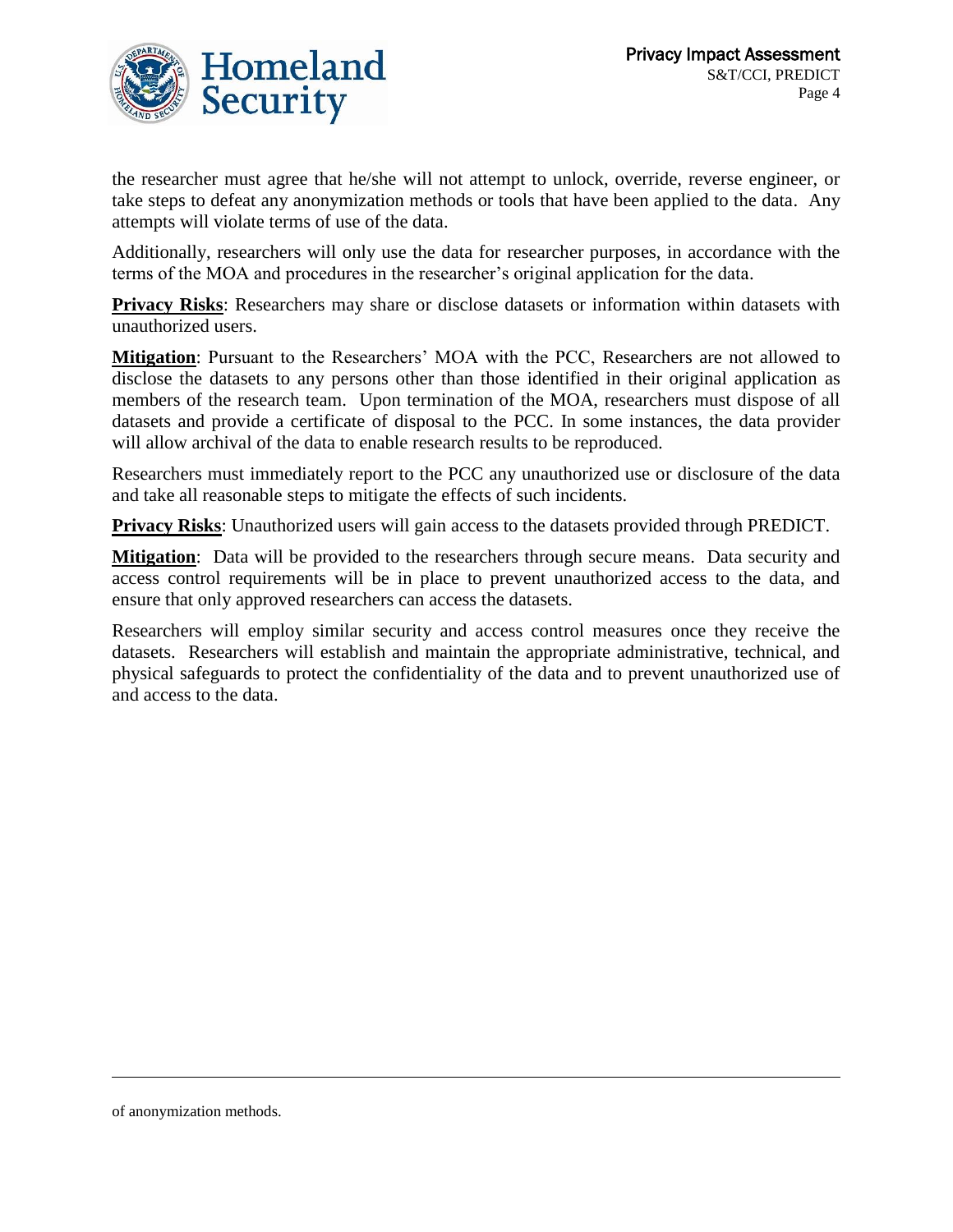

## Privacy Impact Assessment for the

# **Protected Repository for the Defense of Infrastructure Against Cyber Threats (PREDICT) DHS/S&T/PIA-006**

February 25, 2008

Contact Point Douglas Maughan Cyber Security R&D Science & Technology Directorate (202) 254-6145

Reviewing Official Hugo Teufel III Chief Privacy Officer Department of Homeland Security (703) 235-0780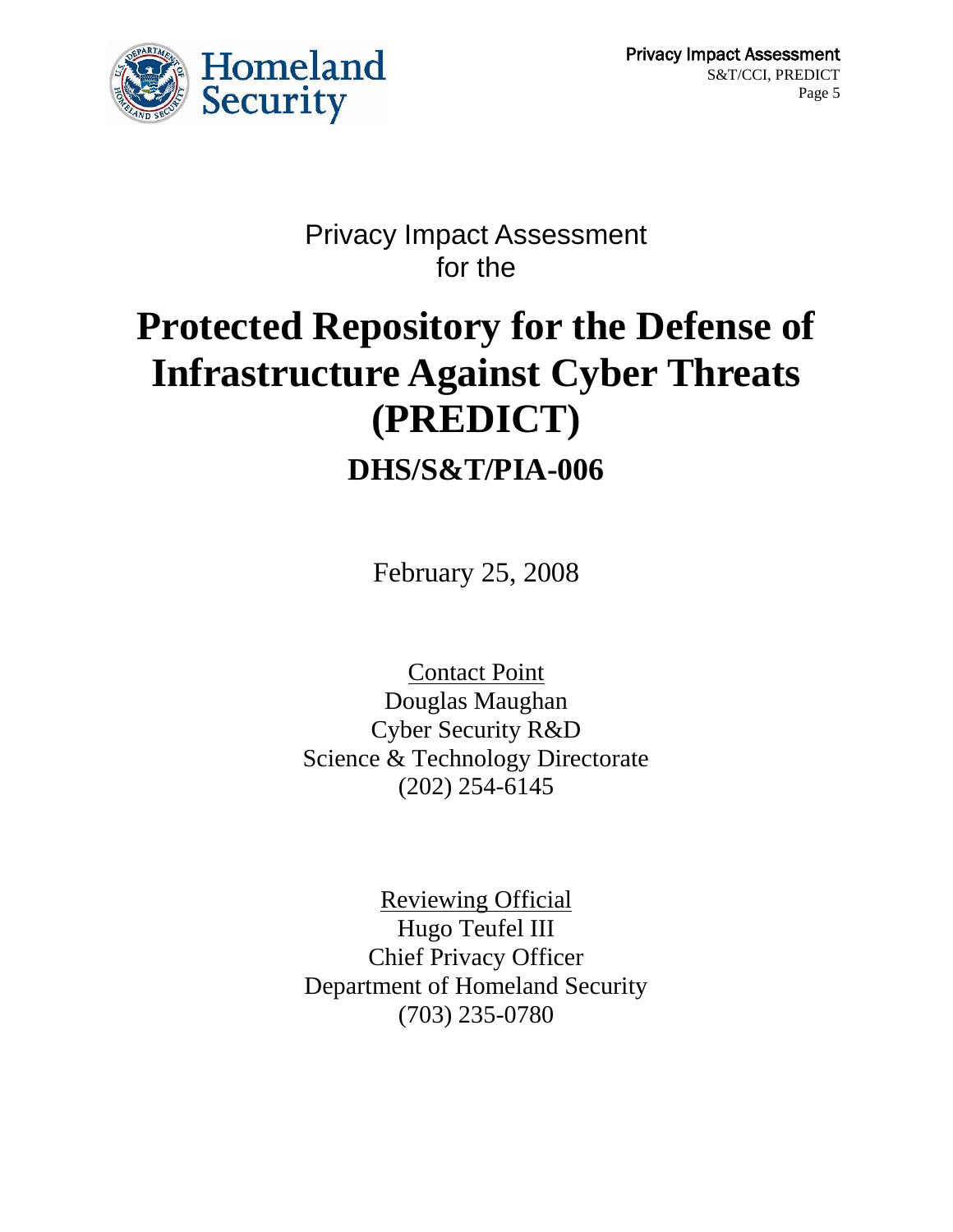

## **Abstract**

The Science & Technology Directorate's Protected Repository for the Defense of Infrastructure Against Cyber Threats (PREDICT) system is a repository of test datasets of Internet traffic data that is made available to approved researchers and managed by an outside contractor serving as the PREDICT Coordination Center (PCC). The goal of PREDICT is to create a national research and development (R&D) resource to bridge the gap between (a) the producers of security-relevant network operations data and (b) technology developers and evaluators who can use this data to accelerate the design, production, and evaluation of next-generation cyber security solutions, including commercial products. A key motivation of PREDICT is to make these data sources more widely available to technology developers and evaluators, who are currently forced to base the efficacy of their technical solutions on old, irrelevant traffic data, anecdotal evidence, or small-scale test experiments, rather than on more comprehensive, real-world data analysis.

## **Overview**

PREDICT is sponsored by the Department of Homeland Security (DHS) Science & Technology Directorate's Cyber Security R&D Group (S&T/CCI). PREDICT represents an important three-way partnership between government, critical information infrastructure providers, and the security development community (both academic and commercial), all of whom seek technical solutions to protect the public and private information infrastructure.

The purpose of PREDICT is to help accelerate the advancement of network-based cyber defense research, product development, and evaluation. Specifically, PREDICT provides researchers, developers, and evaluators with regularly updated network operations data sources relevant to cyber defense technology development. PREDICT datasets will provide researchers and developers timely and detailed insight into cyber attack phenomena occurring across the Internet.

PREDICT will facilitate the selection, indexing, and hosting of sets of data on Internet traffic from approved network operators and make those datasets available to approved researchers for studies on cyber security. Internet traffic data used in PREDICT does not include any content (e.g.: the text of email messages or webpages). Traffic data consists of datasets containing, for example, topology measurement data, blackhole address space data, packet traces and headers, firewall logs, border gateway protocol update messages and routing table dumps, and VOIP measurement data. DHS selected the data providers and approved the data that they would provide to the PREDICT project. DHS also contracted with data providers or other entities to store and host the datasets and provide access to them to approved researchers. DHS has contracted with a not-for-profit organization to serve as the PCC. The PCC will maintain the list of approved researchers, data providers, and data hosts, as well as, an index of the sets of data that are available. The PCC will not maintain any of the data sets, but rather will act as a library for researchers to review a catalog of metadata and determine which datasets will be of use to their particular research projects.

The concept of dataset repositories, created by research communities for the purpose of advancing the depth and quality of analysis techniques or to better understand the characteristics of operational systems, is not unique. Similar repositories have been developed in other types of technical fields for R&D activities. By creating a community of data providers and an operational structure for disseminating critical data sources to those seeking to field the next generation of cyber defense technologies, PREDICT has the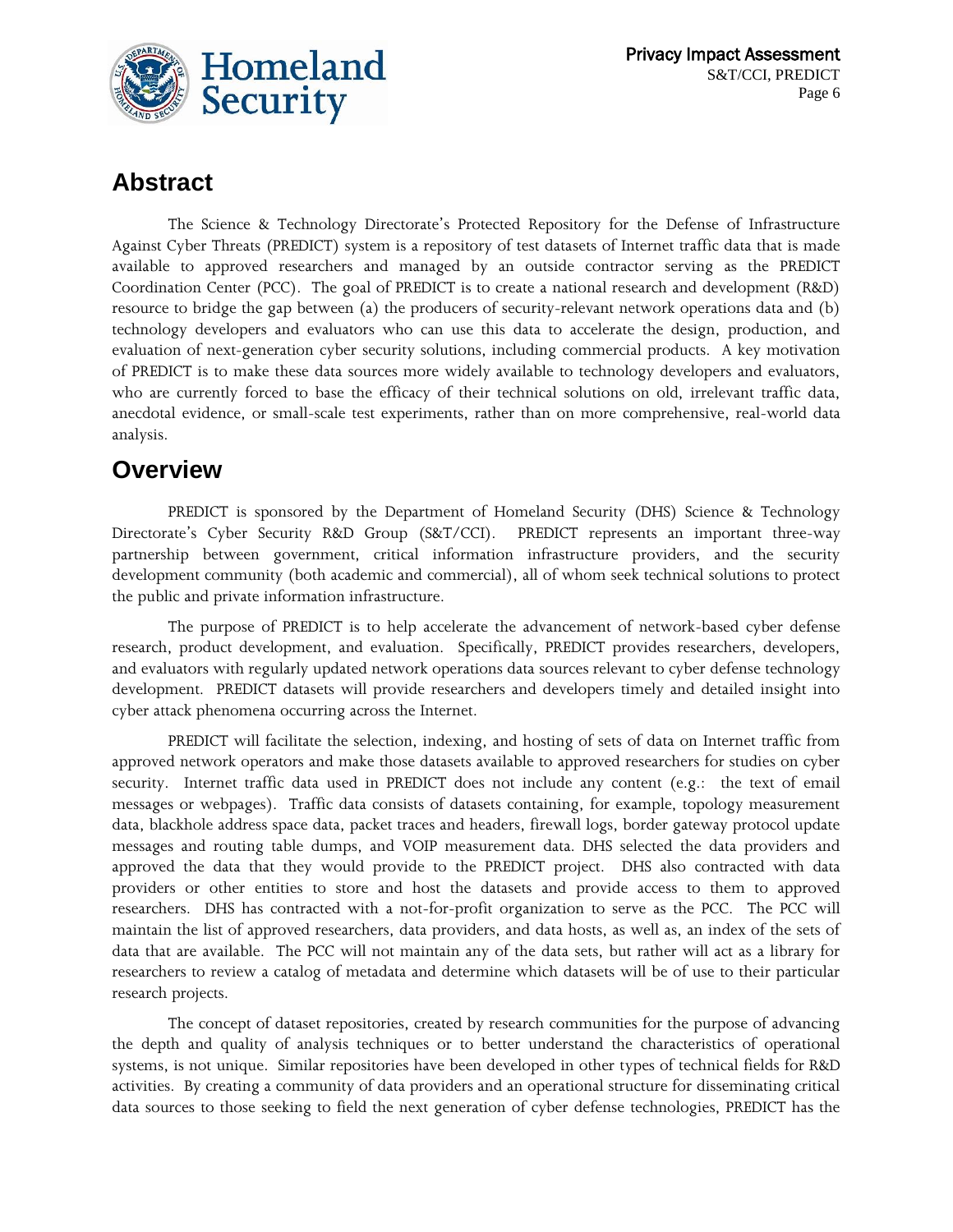

potential to dramatically accelerate the R&D community's ability to develop effective and timely cyber defense technologies. It will also enable researchers to more closely monitor the emerging trends and patterns of attacks that propagate across the Internet.

The entire PREDICT operational structure is handled by contractors and a volunteer community of data providers. These datasets will be made available to approved researchers through the PCC, in accordance with established policies and procedures, for purposes of conducting cyber security research and development. Researchers will be bound by legal agreement regarding the use and security of the datasets. Researchers must establish and maintain the appropriate administrative, technical, and physical safeguards to protect access to the data to only authorized and approved persons.

In the operation of PREDICT, the PCC will establish and maintain administrative records on researchers, sponsoring institutions, data providers, data hosts, an advisory board, an application review board (ARB), and a publication review board (PRB). These records will contain personally identifiable information (PII) and will be for the internal administration of PREDICT. This data will not be accessed by anyone other than the approved and authorized administrators of the PCC and persons involved in PCC operations.

The administrative data collected by PCC is collected on behalf of DHS, and as such is covered by the DHS System of Records Notice 002 published December 6, 2004 69 Fed Reg 70460 DHS/ALL 002. As part of the user agreement individual users provide consent for the sharing that occurs between the data provider, the PCC, and the data hosts. As a rule, DHS does not have access to any of the administrative records or the data sets.

This PIA analyzes the privacy risks presented by (a) datasets used in PREDICT, and (b) the administrative records. It describes the steps that S&T/CCI, the contractors, and volunteer community have taken to mitigate those risks. While many of the test datasets contain no PII, some do contain Internet Protocol (IP) addresses. PREDICT minimizes privacy risks by anonymizing those elements of data in the test datasets that are not already available to the public and which may be linked to PII, notably IP addresses. The non-anonymized data does not include any direct PII, such as names, addresses, or telephone numbers. These datasets are described more fully in Section 1.0 of this document pertaining to "Characterization of the Information." The anonymization of the datasets is discussed in Section 5.0, "External Sharing and Disclosure."

In preparation for this project, S&T/CCI (1) analyzed the privacy risks associated with each type of dataset and the administrative records, (2) determined which test datasets are suitable for the PREDICT project, (3) worked closely with the PREDICT volunteer data provider community and data hosts to establish PREDICT operational rules and policies and procedures, and (4) determined privacy protections applicable for each test dataset and the administrative records. Intermediaries, such as DHS, the PCC, or advisory board do not have access to any of the datasets provided to PREDICT.

PREDICT seeks to facilitate new cyber defense solutions by making available traffic data sources that would otherwise be very difficult to obtain by cyber defense researchers and developers. The complexity of the Internet architecture and the sophistication of attacks require several different types of Internet data be available to researchers. For example, Domain Name Server (DNS) root server data, Internet topology measurement data, blackhole address space data, Border Gateway Protocol (BGP) update messages and BGP routing table dumps, packet headers, worm data, and firewall logs are some of the types of data required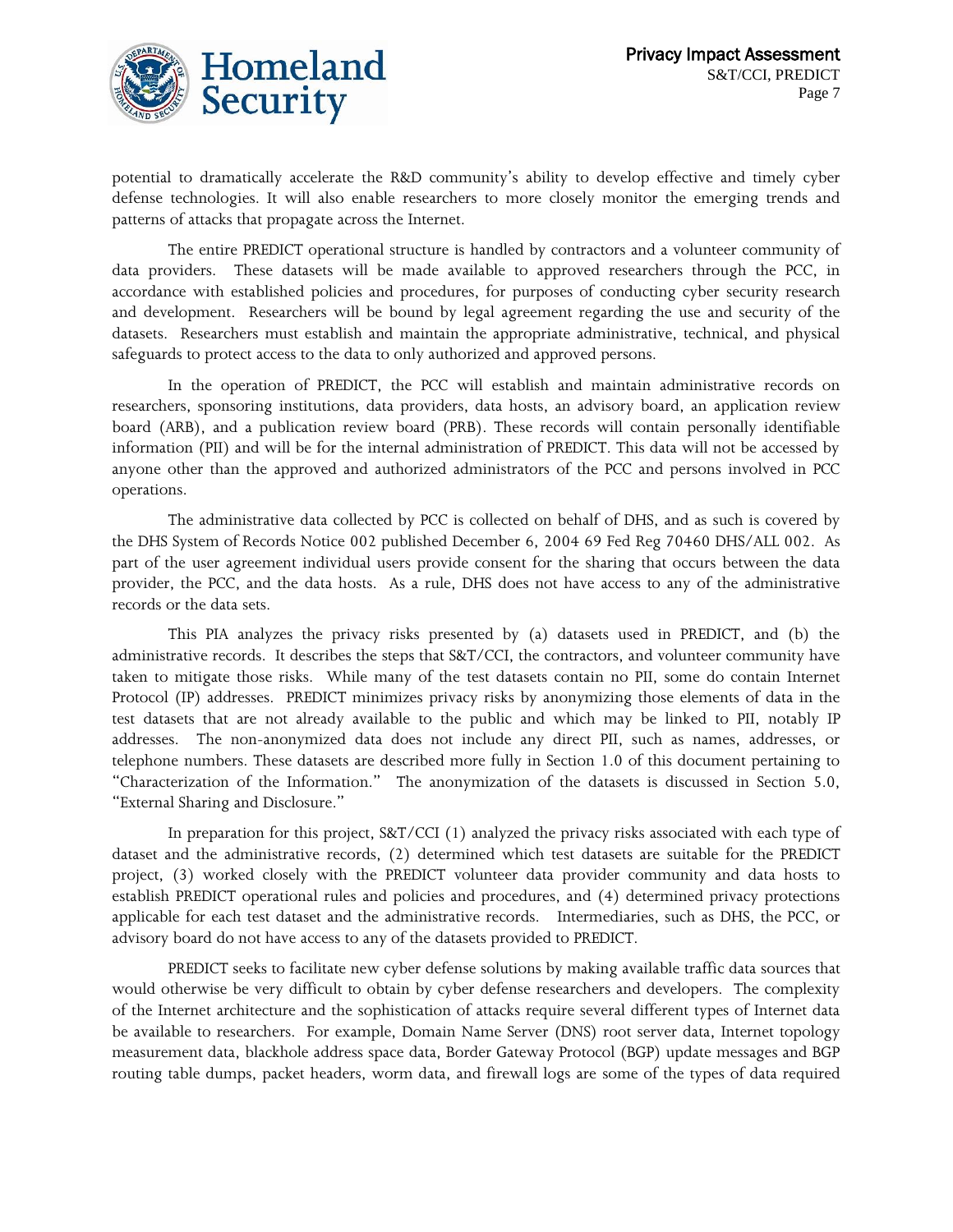

for effective cyber security R&D. Today, however, these datasets are not available to most of the research community.

At present, large-scale attack detection analyses are driven primarily through opportunistic data sources, such as firewall logs and intrusion detection alerts. While several studies have demonstrated the efficacy of firewall logs and intrusion detection data to detect some classes of self-replicating malicious code, these data sources also have inherent issues regarding their enormous overall size, data sensitivities, and threat coverage limitations. These data sources are used today, primarily, because they are available, not because they are the best data sources. The most widely used intrusion detection data source was created in 1998 by the Defense Advanced Research Projects Agency (DARPA). Given the age of this dataset, the value it offers current researchers is limited. Traffic data that is 10 years old cannot be used to effectively analyze today's attacks, viruses, malicious code, and traffic patterns. This necessarily limits the research community's ability to produce offensive and defensive privacy and security solutions and products.

Significant collections of diverse network operations data and statistics will allow researchers to discover alternative data sources that support the detection of large-scale attack phenomena with:

- Greater precision (i.e., less prone to perturbations that may lead to false positives);
- Greater efficiency than current data sources (more economical); and
- Lower sensitivity of available information (e.g., current IDS alerts and firewall logs have the potential to reveal the producing site's security posture).

For example, the types of issues that would be addressed by collecting a broad range of data from a diverse set of providers would allow researchers to:

- Map and predict how viruses and worms spread;
- Develop models of the velocity/acceleration of the spreading of viruses and worms;
- Predict the onset of attacks; and  $\bullet$
- Develop models of network topologies and how they accelerate/decelerate an attack.

Research of this nature will significantly advance efforts to find technological solutions to protect privacy and defend against attacks and other forms of security breaches.

#### PREDICT OPERATIONAL STRUCTURE

DHS interviewed volunteer data providers who were willing to contribute data to the PREDICT project, selected datasets that were suitable, and selected the PCC. DHS also contracted with selected entities to serve as hosts for the datasets. DHS worked collaboratively with the data providers, hosts, PCC, and privacy experts to develop the PREDICT operational structure and associated policies and procedures.

The PCC serves as PREDICT's operational body. In this role, the PCC:

- Facilitates the data flow between PREDICT participants;  $\bullet$
- Processes applications from researchers for access to datasets or approval to publish research  $\bullet$ results;
- Develops and maintains a catalog of metadata about the datasets; and  $\bullet$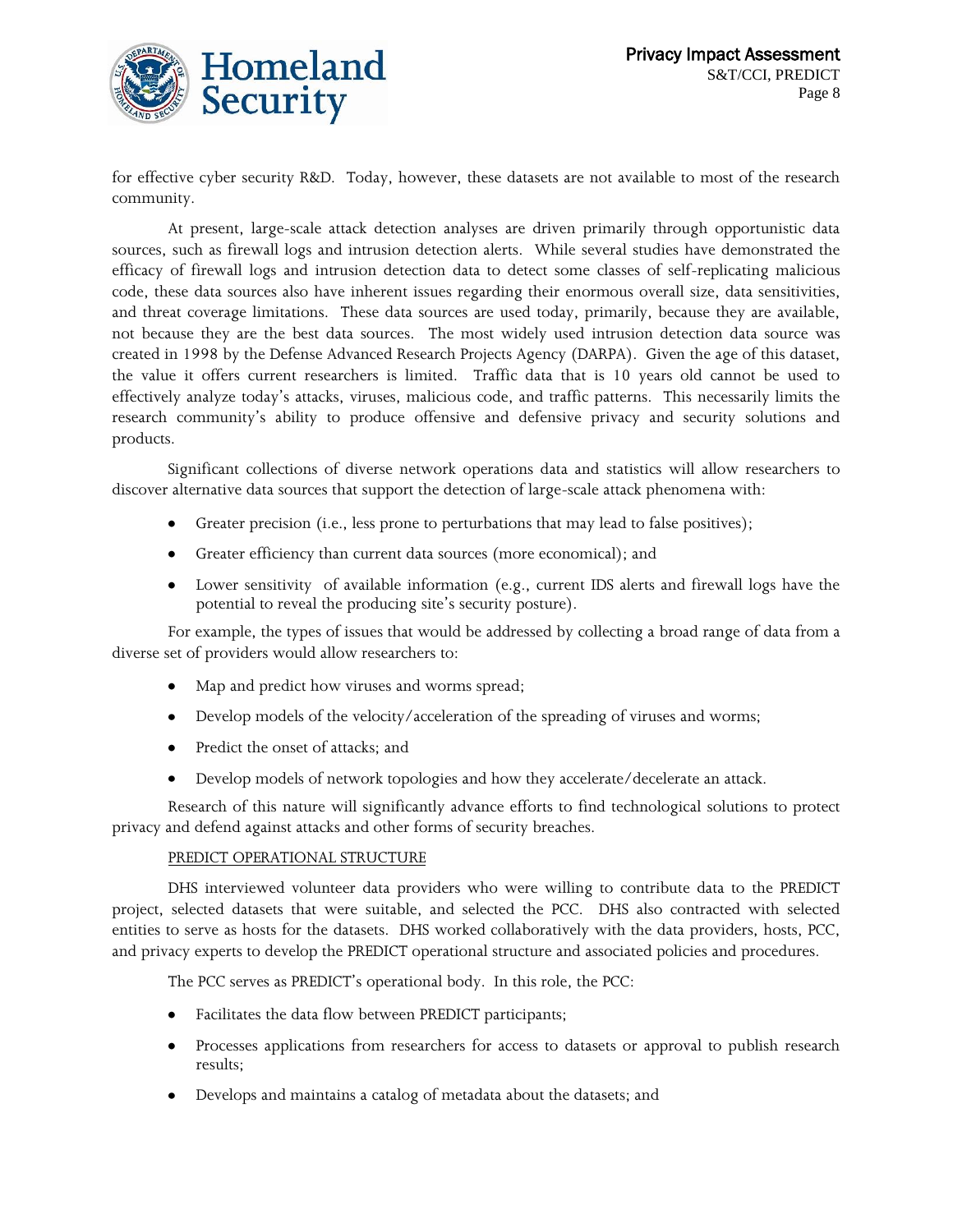

Coordinates the development of protocols, such as anonymization of IP addresses and restrictions on data (which are subject to DHS approval), to protect the confidentiality and integrity of data and direct its proper usage.

The following nine types of organizations participate in PREDICT:

- 1. PREDICT Coordination Center (PCC)
- 2. Data Providers
- 3. Data Hosts
- 4. Researchers
- 5. Sponsoring Institutions
- 6. Application Review Board
- 7. Publication Review Board
- 8. Advisory Board

l

9. Department of Homeland Security

These entities work in a coordinated fashion to help ensure that the operational policies and procedures are followed, privacy protections are effective, researchers are legitimate and sponsored by worthy institutions, and the datasets are handled in a secure and responsible manner.

The **PCC** receives and catalogs metadata about the test datasets and makes the metadata catalog available to approved researchers, subject to the terms and conditions set forth by DHS, PCC, and the data providers and hosts in Memorandum of Agreements (MOAs) between the various parties. DHS and the PCC do not store, maintain, or have access to any of the datasets; only the data hosts and approved researchers have access to specific datasets. Upon reviewing the catalog of metadata, and submitting an application to use specific datasets, approved researchers will obtain access information and will be able to access the datasets directly from the data hosts.

**Data providers** include the operators of the Internet backbone, large and small Internet service providers (ISPs), and large enterprise network operators. They provide datasets of Internet traffic data that they own, or have permission to release, to PREDICT, subject to terms and conditions that they stipulate and in accordance with privacy requirements, which are set forth in the MOA between the data provider and the PCC. These terms and conditions are included in the MOA between the researcher and the PCC. Data providers may also require researchers to sign a separate MOA with them regarding the use of their data. The combination of data provider security requirements and PCC privacy requirements that are set forth in MOAs between the researcher, the PCC, and the data provider, help ensure that any potentially personally identifiable information in the datasets is anonymized<sup>2</sup> and that usage of the data is appropriate. Data providers may select a data host to receive and host their datasets, or they may host their own data.

The MOA between the data provider and the PCC requires the provider to agree that:

The data provider will provide the PCC with metadata on the data they agree to make available

 $2^2$  IP addresses that are not anonymized in datasets that are already available to the public through other sources are not required to be anonymized for PREDICT.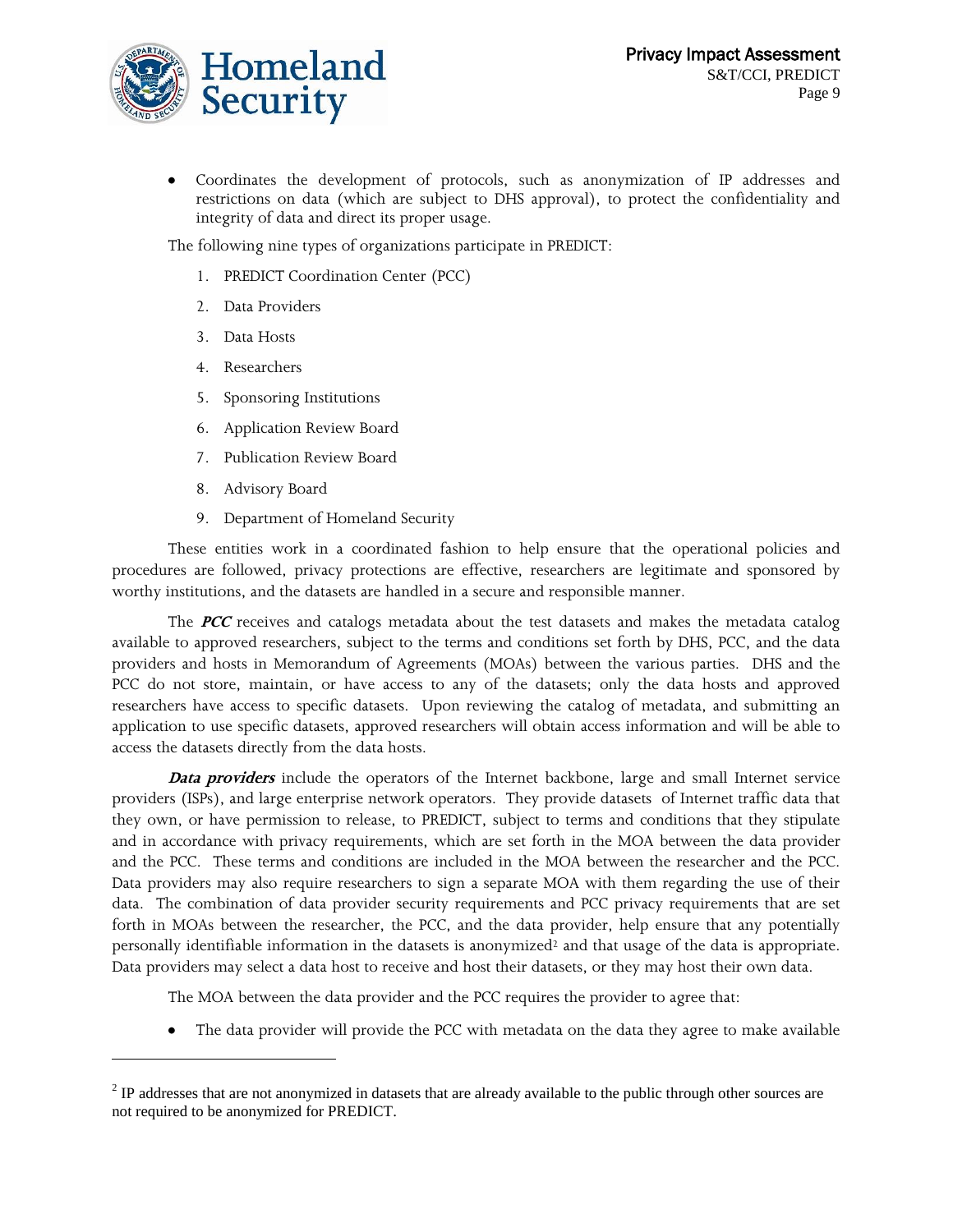

to data hosts for release to researchers approved by the PCC.

- The data provider will make the data available to data hosts, for release to approved researchers  $\bullet$ and no others, under the terms and conditions for access and use as specified by them and the PCC.
- The data provider may provide terms and conditions for access to and use of the data, including identification requirements for the researcher; permitted uses and specific restrictions; minimum safeguards to protect the data; procedures for receipt, handling, control, dissemination, and return of data; and restrictions on publishing or releasing information about the data (which is addressed below under Publication Review Board). The data provider's terms and conditions for access and use of their datasets will flow down to the researcher and become part of the researcher's application and Memorandum of Agreement to use the dataset.
- The data provider is responsible for the release of the data to PREDICT, and is solely responsible for ensuring that any data it releases complies with all applicable statutes and regulations of governing or regulating bodies and contractual agreements. The data provider must also ensure that the release of the data is consistent with its privacy, security, or other policies and procedures applicable to the data. The data provider must certify that the data provided for use in the PREDICT program is in compliance with the foregoing and that the data has been sanitized, de-identified, or cleaned of any and all information that would not be in compliance or consistent with its policies and procedures and privacy requirements. The data providers have been asked to ensure that their privacy policies are available to the researchers.
- Non compliance with these requirements may result in the data provider's expulsion from the PREDICT project, including removal of the provider's datasets from the PREDICT project.

**Data hosts** provide computing infrastructure to store datasets received from the data providers and provide methods by which researchers can access datasets after the researcher's application for particular dataset(s) has been approved.

Data hosts must enter into a MOA with PCC in which they agree to specific terms regarding access to the datasets, including that:

- The data hosts will accept data from approved data providers, for release to approved researchers, subject to the terms and conditions set forth by the providers and hosts.
- The data hosts will provide terms and conditions for access to, transfer, storage, and use of the data as required by the data provider and PCC, as well as any other restrictions the host deems necessary to accomplish efficient and secure access to the data.
- $\bullet$ The data hosts acknowledge that the data access approval given to a researcher in any application will permit access to the requested data by that researcher, regardless of approval or denial of access to that researcher in any other previous PREDICT dataset application.
- The data hosts are solely responsible for ensuring that any data they release complies with the host's separate agreement with the data provider.

**Researchers** are members of the cyber defense R&D community who complete an official PCC application, which serves as a MOA between the researcher and the PCC, requesting datasets from PREDICT for use in their research and who are affiliated with a sponsoring institution.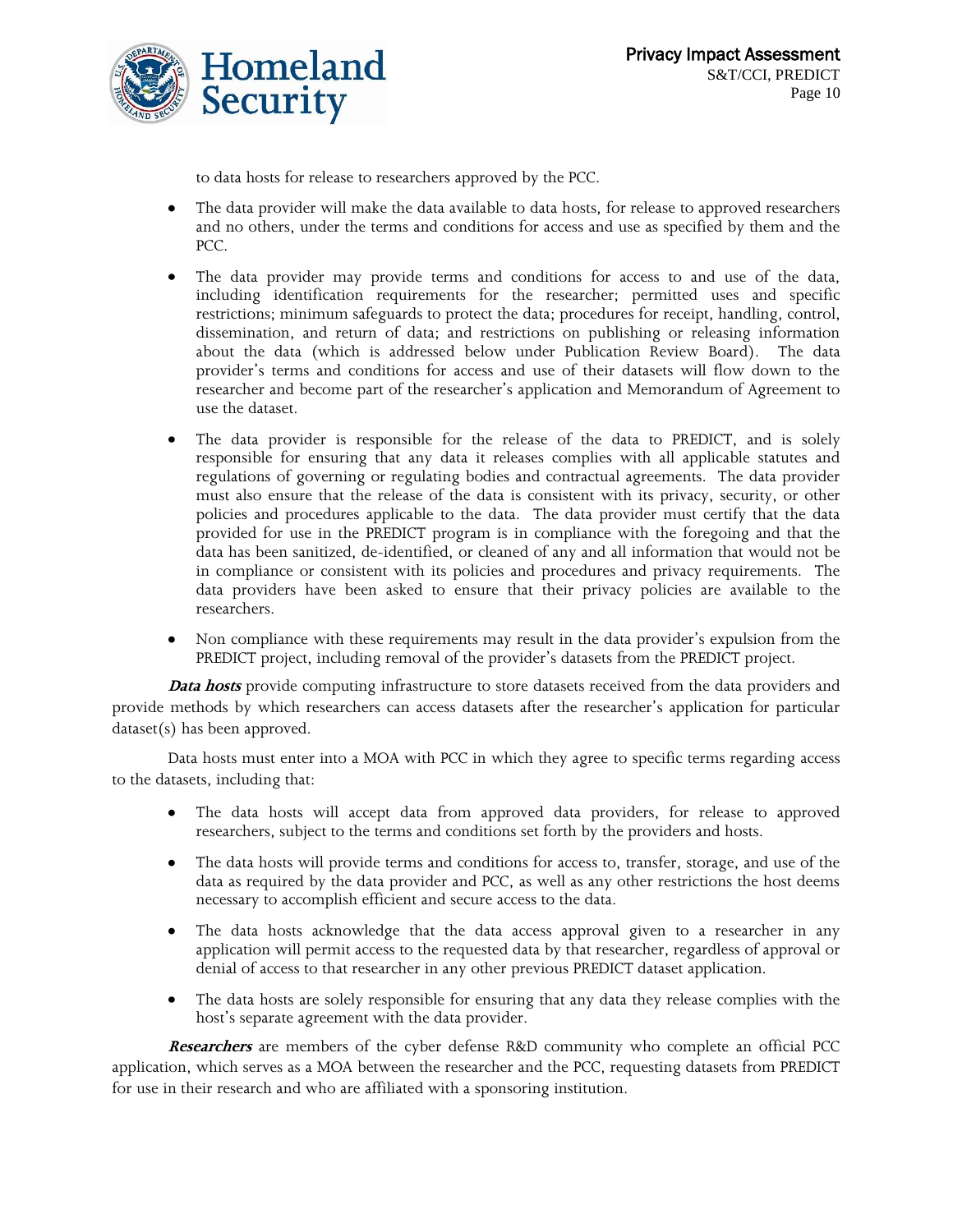

Researchers must agree that:

- They will not use the data for purposes other than described in their application.
- The researchers will not disclose the data to any persons other than those identified in their  $\bullet$ application.
- The researchers will establish and maintain the appropriate administrative, technical, and physical safeguards to protect the confidentiality of the data and to prevent unauthorized use of or access to the data.
- The researchers will permit others to use the data only in accordance with the terms of the MOA and the procedures in the researcher's application.
- If the researcher moves to a different institution, he/she must notify PCC and the sponsoring  $\bullet$ institution in writing regarding the disposition of all copies of the data and follow PCC's directions and the sponsoring institution's guidelines. A researcher may apply for a new PREDICT account through his/her new institution and, once approved, submit a new application for continued usage of the datasets.
- No findings, analysis, or information derived from the data may be released if such findings contain any combination of data elements that might allow for identification or the deduction of a person's or institution's identity. The Publication Review Board and associated review of documents submitted for publication is intended to help ensure compliance with privacy requirements.
- Any findings, results of analysis, or manuscripts proposed for public release, publication, or any other type of disclosure to persons not listed and approved in this application (e.g., abstracts, presentations (oral or written), publications) must be submitted for review by a Publication Review Board managed by PCC prior to publication or public release to assure that data confidentiality is maintained, entities or individuals cannot be identified, and the terms and conditions attached to the use of the data have been followed.
- The researcher must immediately report to the PCC any use or disclosure of the Data other than as permitted and will take all reasonable steps to mitigate the effects of such improper use or disclosure, cooperating with all reasonable requests of PCC towards that end.
- In the event PCC determines or has a reasonable belief that researcher has violated any terms of  $\bullet$ the MOA, PCC may terminate the MOA and require the researcher to return the data and all derivative files. PCC may also seek injunctive relief against the researcher or the sponsoring institution to prevent any unauthorized disclosure of data. In addition, PCC will report any misuse or improper disclosure of the data to the data provider and host and to appropriate authorities as required by applicable Federal or state law.
- The researcher will destroy all copies of the data when the MOA expires or take such action as specified in the MOA and will certify such destruction or return by signing and providing to PCC a Certification of Data Return or Destruction.

**Sponsoring Institutions** are organizations that are affiliated with or otherwise sponsor researchers and validate their research and need for PREDICT data. Sponsoring Institutions could be corporations, academic institutions, national laboratories, or government research laboratories.

The **Application Review Board** (ARB), in conjunction with the PCC and the data provider, reviews and approves or rejects the application to use PREDICT datasets and forwards approved applications to data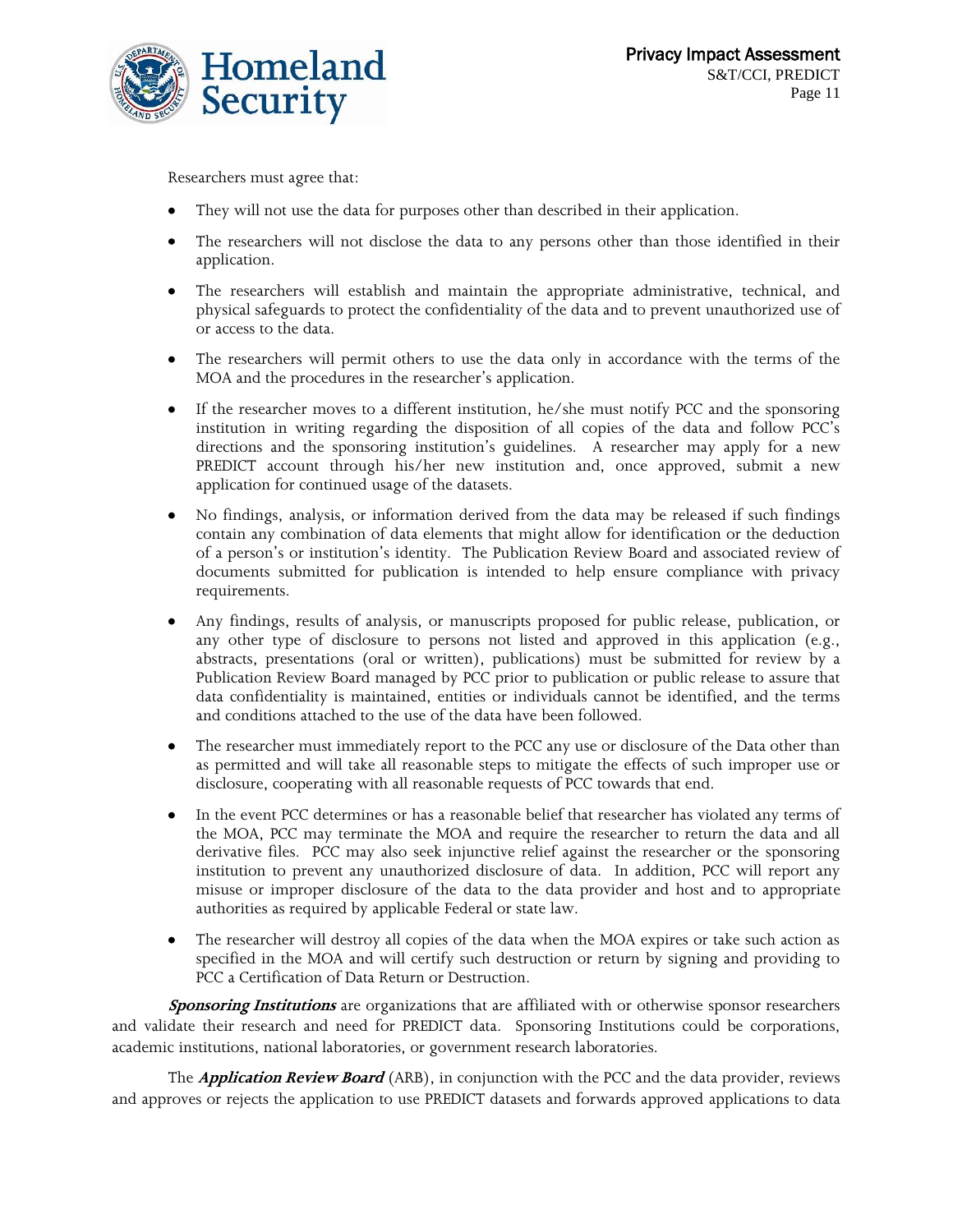

hosts to enable the researcher to have access to and use the requested data. The Application Review Board is chaired by the PCC and includes representation from data providers, data hosts, and a subject matter expert in cyber security.

The **Publication Review Board** (PRB) reviews and approves or rejects applications from researchers or sponsoring institutions to publish or otherwise release any information, study results, or other summaries or descriptions on, about, or relating to data or metadata previously made available through the PREDICT project. Publication constraints are defined by the data provider during the process when the data is initially inserted into the PREDICT system. The Publication Review Board is comprised of PCC personnel, the original data provider, and the hosting site for the provider data (if the host is not the provider).

The **Advisory Board** advises and makes recommendations to the PCC on policy and issues relating to privacy issues and the general direction of the PREDICT project.

The **Department of Homeland Security** (DHS) selects the data providers and approves the data that they provide to the PREDICT project. DHS also contracts with data providers or other entities to store and host the datasets and provide access to them to approved researchers. DHS has contracted with a notfor-profit organization to serve as the PCC. DHS reviews the operational procedures of PREDICT and the security of the PCC computer system through its certification and accreditation process.

This PIA addresses both the administrative data collected by the PCC and the test datasets that are available to approved researchers for cyber security R&D. The administrative data is a system of records and requires a SORN and PIA. The administrative data, however, is not used by DHS, it is not accessed by DHS, and it does not support any DHS operations. It is not shared except as outlined in this PIA. The approved test datasets that are accepted into the PREDICT project and provided to approved researchers do not contain any data subject to the Privacy Act of 1974 and are not subject to a SORN. As noted above, they are included in this PIA as a voluntary measure by DHS to explain the privacy analysis that has been conducted with respect to the datasets.

## **Section 1.0 Characterization of the Information**

The following questions are intended to define the scope of the information requested and/or collected as well as reasons for its collection as part of the program, system, rule, or technology being developed.

## **1.1 What information is collected, used, disseminated, or maintained in the system?**

#### **Contact and Information Related to PREDICT Datasets**

The PCC collects administrative information from researchers, data providers, data hosts, sponsoring institutions, advisory board members, ARB members, and PRB members. The PCC maintains a catalog of metadata about the test datasets which is available to approved researchers, and it keeps an operational record of activities conducted within the PREDICT project. These operational records will be for the internal administration of the PREDICT project and this data will not be accessed by anyone other than the approved and authorized administrators of the PCC.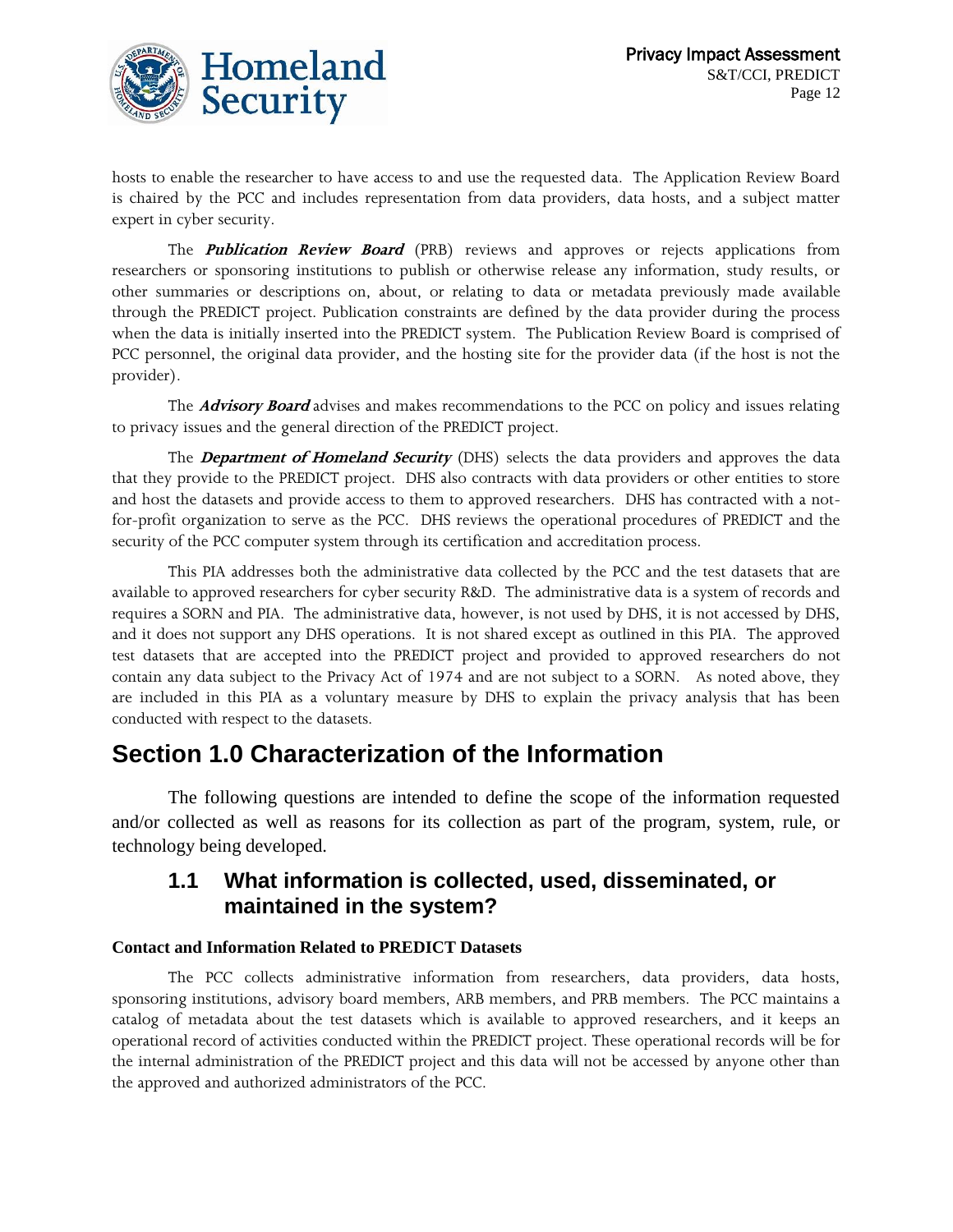

## **1.1.1 Administrative Information Collected from Researchers, Data Providers, and Data Hosts**

The PCC collects the following information from researchers, data providers, and data hosts:

- First and last name  $\bullet$
- $\bullet$ Address (street, city, state, zip code)
- Telephone numbers (home, work, cell, and fax only the work number is a required field)  $\bullet$
- Email address  $\bullet$
- Name of Sponsoring Institution  $\bullet$
- Address of Sponsoring Institution (street, city, state, zip code)  $\bullet$
- Name of authorized representative from Sponsoring Institution  $\bullet$
- Telephone number of authorized representative  $\bullet$
- Email address of authorized representative  $\bullet$
- $\bullet$ Approved researchers are assigned a username and password to access the PREDICT portal. The PCC also keeps a list of the datasets requested by Researcher and whether the request was approved or disapproved, including the reason for disapproval.
- The PCC also keeps record of requests from approved researchers to publish documents,  $\bullet$ articles, or materials pertaining to their research and whether the request was approved by the Publication Review Board or disapproved, including the reason for disapproval.
- The PCC keeps a record of the approved datasets that are provided from each data provider and which datasets the data hosts are hosting.

#### **1.1.2 Application Review Board and Publication Review Board Members**

The PCC collects the following information from ARB and PRB members:

- First and last name
- $\bullet$ Address (street, city, state, zip code)
- $\bullet$ Telephone number
- Email address  $\bullet$
- Name of organization

### **1.1.3 Advisory Board Members**

The PCC collects the following information from Advisory Board members:

- First and last name  $\bullet$
- Address (street, city, state, zip code)
- Telephone number $\bullet$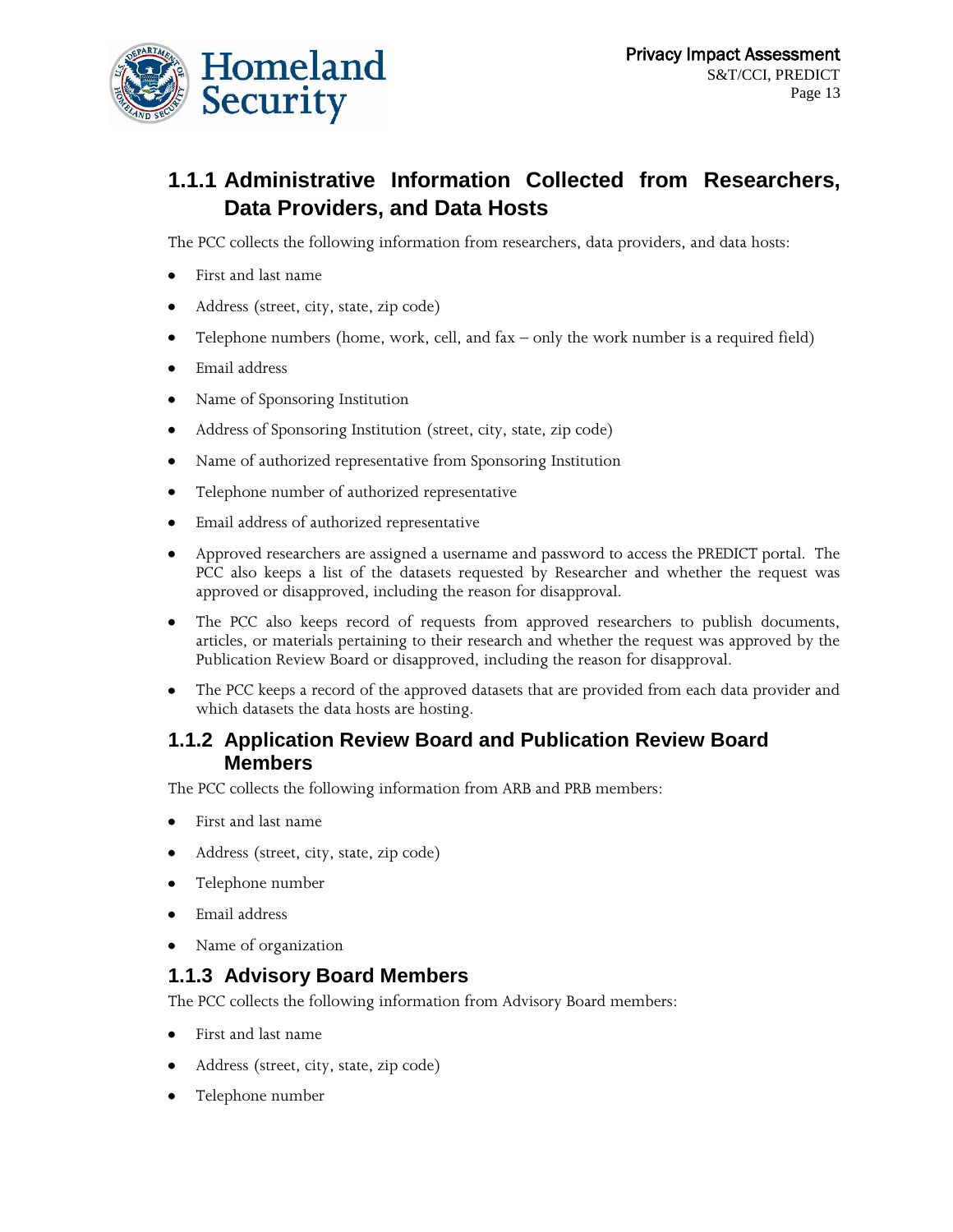

- Email address
- Name of organization

## **1.1.4 Sponsoring Institutions**

The PCC collects the following information from Sponsoring Institutions:

- Name of Organization
- First and last name of representative of Sponsoring Institution
- $\bullet$ Title
- Address (street, city, state, zip code)  $\bullet$
- Telephone number
- Email address

#### **1.1.5 Dataset Information**

The datasets used in PREDICT contain real traffic data provided by data providers in accordance with the terms of the MOA between the PCC and the data provider (see above section discussing Data Provider MOA obligations). The data providers are not, however, collecting this information specifically for PREDICT. The data providers are already collecting the information to support their own cyber security responsibilities and are now choosing to share that same information with PREDICT. DHS will not have access to any of the administrative or traffic data provided for PREDICT.

#### TECHNICAL ASPECTS OF THE DATA

Content sent over the Internet is broken into packets. The packets contain a header with the sender's and recipient's Internet Protocol (IP) addresses. Generally, an IP address is randomly assigned to a computer at the time the user logs onto the Internet. However, it is sometimes possible to trace IP addresses, even if they are not static, back to individual users. Therefore, all IP addresses in PREDICT Phase I datasets that are not already available to the public will be anonymized by the data provider according to requirements in the MOA between the data provider and the PCC and any other data that could be used to trace the data back to an individual will be eliminated from the dataset. The PIA will be modified to include information on different types of datasets that may be added to PREDICT in future phases.

The PCC, or another contractor, will conduct periodic compliance checks of the PREDICT project to ensure compliance with these privacy protections and other PREDICT operating procedures and contractual provisions.The following types of datasets are being used in Phase I of the PREDICT project. The described uses of these datasets are intended as examples. As technology advances, traffic changes, or the innovative process advances, researchers may use the datasets differently than described below, however all uses of this data by researchers will always remain within the scope of the governing MOA.

#### Topology Measurement Data

This data is obtained from computers that the data provider puts on the network in order to map the network connections of the Internet connecting out from that point. The computers send out probe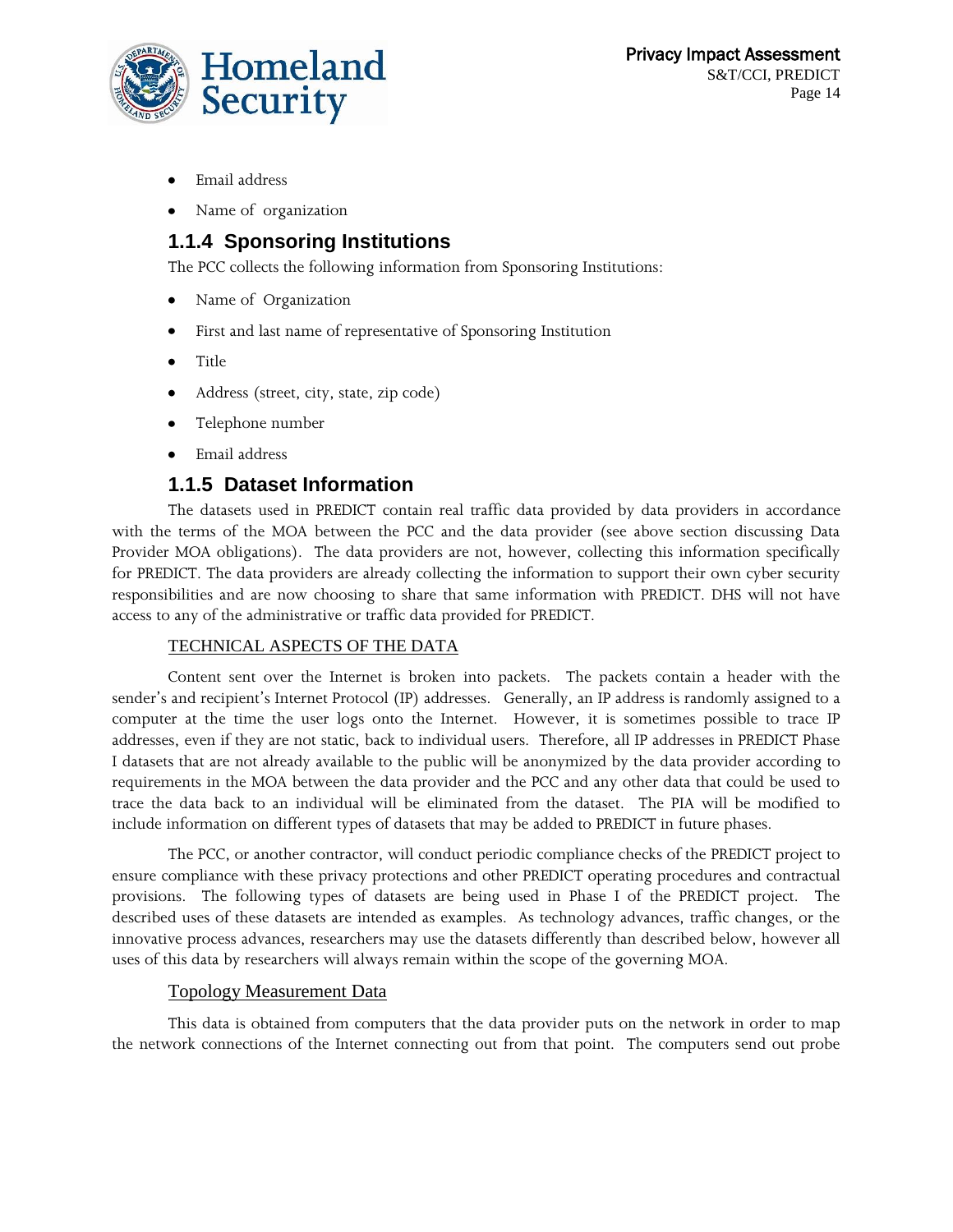

packets with Time to Live (TTL).3 The packet is owned by the data provider. It is sent out and comes back with information about routing, but no data is transmitted in the process. The data provider makes an Anonymous System (AS) core and ISP level map of Internet connectivity, based on the measurement of the TTL. The IP addresses in this dataset are not anonymized because this dataset contains measurement traffic<sup>4</sup> and not actual sender-receiver communication. The data provider requests that researchers not probe certain Internet Protocol (IP) addresses or disclose IP addresses to anyone else.

#### Blackhole Address Space Data

The data provider owns a large number of IP addresses. Traffic to legitimate addresses owned by the provider is delivered, and the remainder goes back to the data provider because the traffic is targeting unassigned IP addresses. Since this traffic was trying to saturate a target population, it is generally hitting illegitimate IP addresses and is malicious traffic, such as scanners and worms. This traffic data can be useful for studying backscatter from distributed denial of service (DDOS) attacks, worm spread (growth rates, population size, and affected population), scanning and backdoor activity, and evaluating various honeypot responders. In addition, all IP addresses will be anonymized.

#### Hi-Speed ISP Exchange Data from OC-48 operational network (packet traces)

This dataset is comprised of headers of traffic data that contain the source and destination IP addresses, but contains no content data. Pursuant to the terms of the MOA between the data provider and the PCC, the data provider must anonymize the IP addresses in headers. This dataset can be used for DDOS attack detection and characterization, malicious behavior detection (port scans and intrusion attempts), worm outbreak characterization, backscatter analysis, botnet distribution and characterization, analysis of impact of attack on normal traffic, spectral analysis of attacks and background traffic, and intrusion detection and firewall research and development.

#### Full Packet Headers

 $\overline{a}$ 

Full packet headers contain IP addresses for the sender and recipient. The port numbers identify the application used (e.g., Internet browser or email). No packet content is included in this dataset, although a hash of the data associated with each packet header may be provided. Pursuant to the MOA between the data provider and the PCC, all IP addresses will be anonymized.

#### Domain Name Server (DNS) Root Server Data

This is root server data from the host of major DNS root servers. The data will identify the user by IP address. It will contain the IP address for the requested site, but it will not indicate whether the person associated with the IP address actually connected to that site. Generally, requests are aggregated by multiple users, but some are not. All IP addresses will be anonymized. This data will be used for DNS root server traffic analysis and characterization and DNS root server attack analysis and characterization.

<sup>&</sup>lt;sup>3</sup> The time to live (TTL) value can be thought of as an upper bound on the time that an IP datagram can exist in an internet system. The TTL field is set by the sender of the datagram, and reduced by every host on the route to its destination. The purpose of the TTL field is to avoid a situation in which an undeliverable datagram keeps circulating on an internet system, and such a system eventually becoming swamped by such immortal datagrams.

<sup>&</sup>lt;sup>4</sup> Measurement traffic contains IP addresses of the machines that a packet touches as it travels along the network before it is sent back to the sender, allowing measurement of Internet topology and routing.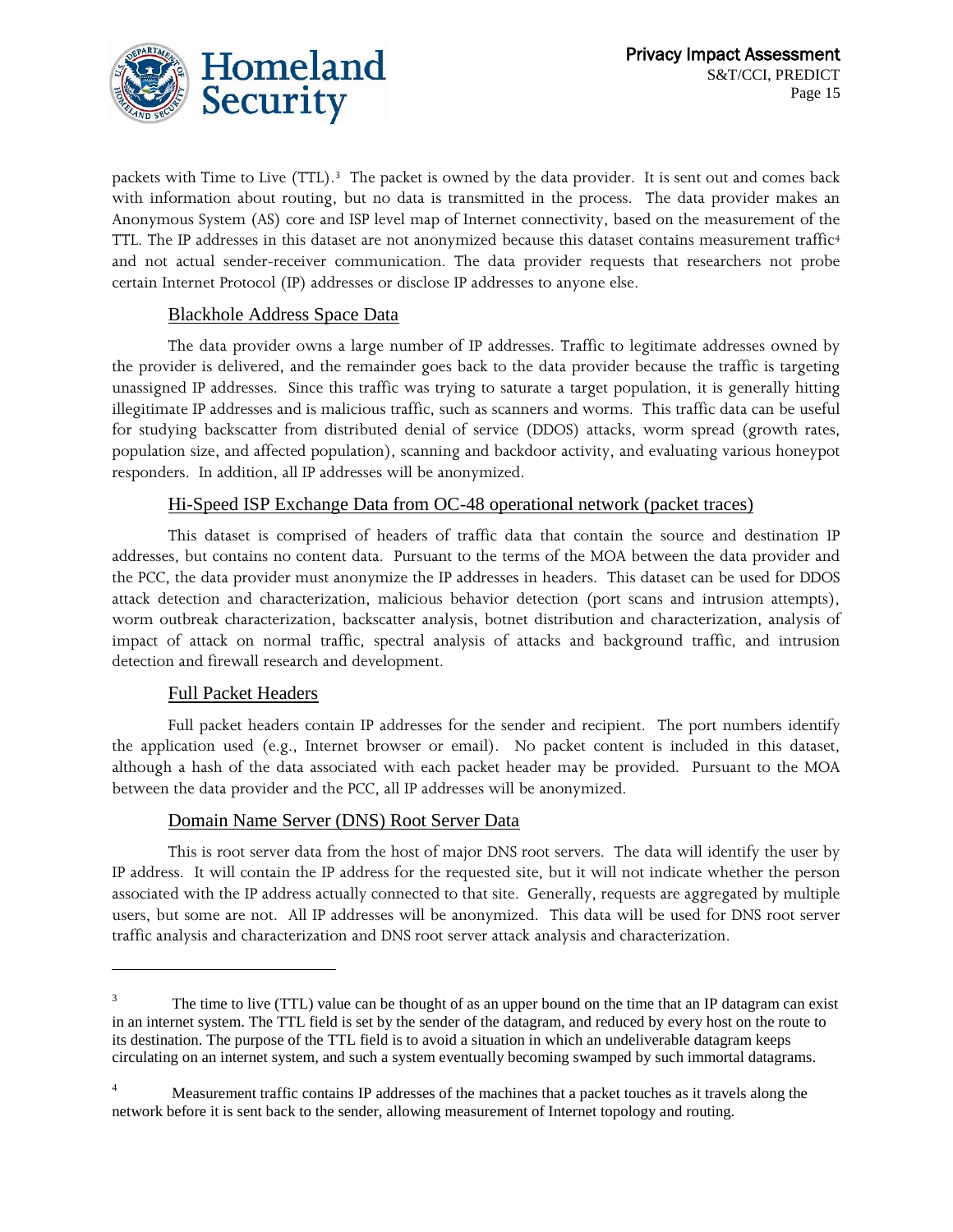

#### Internet Topology Data

Internet topology data is created by a program that tries to map the Internet. The program is able to determine which routers are capable of talking to other routers. Internet topology data only shows router connectivity within the Internet core and to external enterprise borders; it does not contain any identifiable information or internal enterprise topology information. This dataset can be used for worm outbreak modeling and simulation, worm containment and countermeasures, zombie distribution for DDOS attacks, vulnerability assessments, longitudinal studies of the evolution of Internet topology and address distribution, Internet topology and address map inference.

#### Address Space Allocation Data

This data is used to determine which parts of the IP address space are used. This information will not identify persons or organizations. This dataset can be used for worm outbreak modeling and simulation, worm containment and countermeasures, zombie distribution for DDOS attacks, vulnerability assessments, longitudinal studies of the evolution of Internet topology and address distribution, Internet topology and address map inference.

#### Enterprise Data

This data is internal traffic data from a large enterprise. It will consist of only headers with anonymized IP addresses. No content will be included. Nevertheless, the operating procedures of PREDICT and the PCC involves internal control points to ensure that the data provided has undergone an internal review by the provider, such as reviews by its legal counsel, regarding whether anonymization or notification to users is required. The principle security-oriented use of the enterprise datasets will be to serve as a representative example of real network traffic. By providing a large amount of real network traffic (versus developed test datasets), PREDICT's goal is to provide a resource for researchers to use in assessing the false positive rates and/or collateral damage of deploying proposed detection algorithms.

Prior to this effort, there have been no such enterprise background traces available, to the significant detriment of researchers attempting to devise enterprise-level network security mechanisms that will actually work soundly in practice. Such data is crucial in assessing security counter-measures since networks are massively heterogeneous and are filled with large amounts of benign traffic that is not malicious, but which could confuse attack detectors and falsely trigger defenses. More generally, there have been virtually no studies of what enterprise traffic looks like for nearly fifteen years, and, thus, these traces will provide a key first look at a hitherto unknown landscape. Since security breaches can be from internal or external sources, a clearer understanding of internal traffic data will help advance the development of cyber security technologies to counter insider attacks.

#### BGP Routing Table Data

This dataset captures "snapshots" of the topological state of the Internet by archiving Border Gateway Protocol (BGP) routing tables from Internet routers in many locations around the world (these are called Internet Exchange Points). Each routing table expresses the "view" of the Internet from that router's point in the overall topology and, taken together, all of these views provide a relatively complete roadmap of the connectivity within the Internet Service Provider core of the Internet. This dataset contains only backbone topology information; it does not contain any packet header information or information which relates to individuals.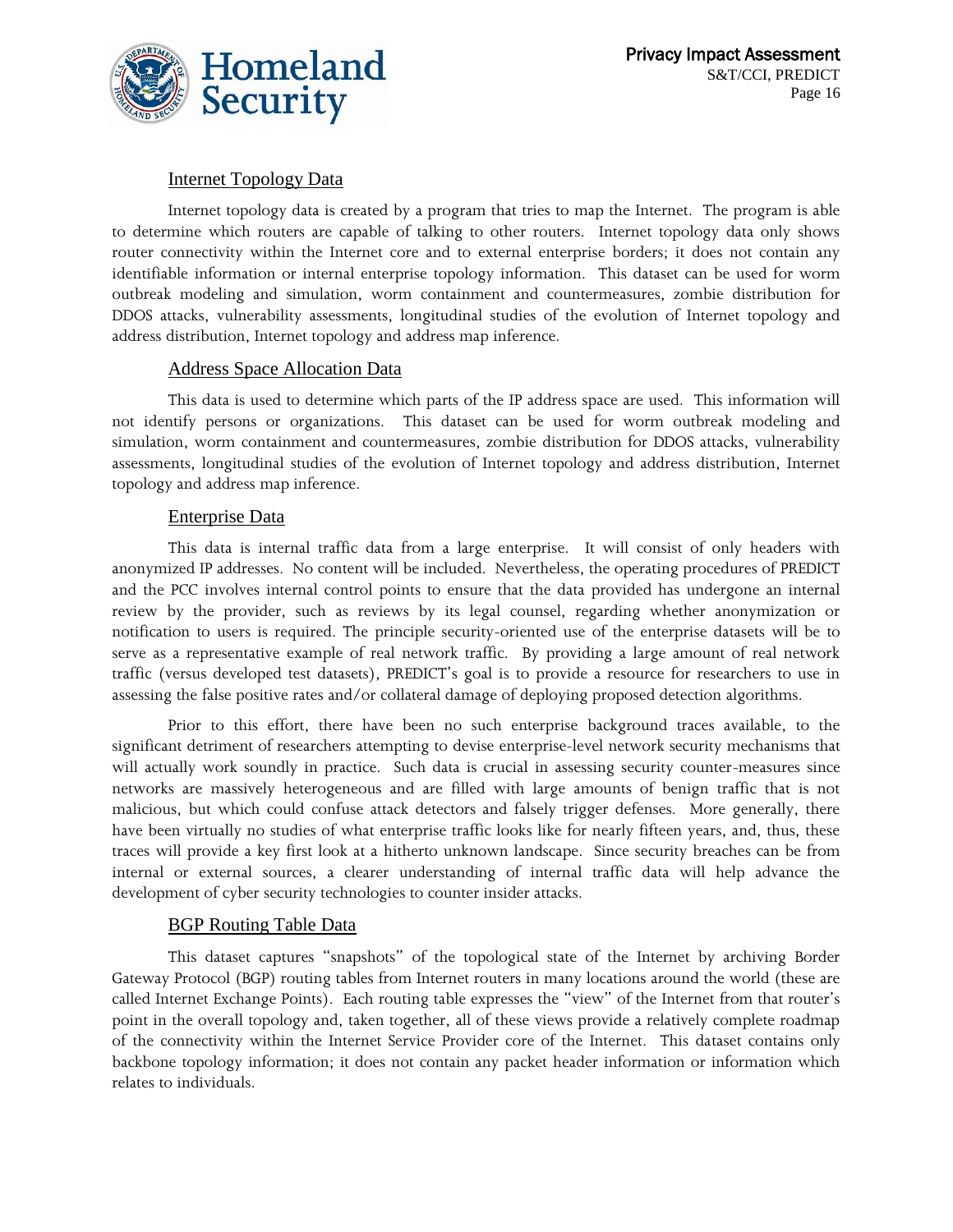

BGP Routing Table Data is used by researchers who study the overall growth patterns of the Internet over time, as well as those who are looking specifically at individual carriers, regions, or resources. It shows historical trends in the utilization of the two principal Internet resources, IP addresses and Autonomous System Numbers (ASN), and this presents the basic backdrop against which many other trends are tracked. Several organizations provide complementary, partly-overlapping, and slightly methodologically different partial views of a large and diverse environment.

#### BGP Update Messages & BGP Routing Table Dumps

The BGP Routing protocol is used to exchange routing information between different autonomous systems in the Internet. Each BGP router sends information describing its own part of the Internet in the form of BGP Update messages, which are sent to every BGP device. ISPs pay each other to carry packets. Peering points are routing exchange points. Routing data is collected from several places on Internet. Routing sensors are responsible for providing two types of information: an accurate picture of the local routing topology and alerts on instability as viewed by the local network, indicating a potential resourceimpacting event. The routing sensors receive this info by peering with critical routers near blackhole sensors. This data will contain raw BGP updates and routing table dumps (which are the same as the BGP Routing Table Data described above). When various networks are added (or if networks lose connectivity), the BGP protocol is responsible for propagating this information throughout the Internet. When a network taken down, it watches to see how it heals itself. This information is already being made publicly available by some institutions, such as http://www.routeviews.org. This dataset can be used to develop tools and techniques such as beacons, fault injection, other measurement methodologies for reachability and stability, and new routing protocols. It can also be used in the development of applications that will help determine the stability of the topology (convergence, flapping), route hijacking, reachability, and interconnectedness.

#### VOIP Statistical Data (End-to-End Quality)

There are 2200 ISPs registered with data provider that collect data about the quality of VOIP connections. This dataset contains only statistical information about VOIP calls. It does not contain phone numbers or content of calls. It consists only of statistical information and a researcher would not be able to identify who was talking, with whom, or about what subject. The dataset is comprised of end-to-end data which characterizes the *quality* of the paths which Voice Over Internet Protocol (VOIP) telephone calls take across the global Internet and contains anonymized Session Initiation Protocol (SIP) teardown messages collected from both ends of the conversation. There are three primary pieces of information:

- 1. Prefix representing logical grouping
- 2. Autonomous system number of the ISPs at both ends of the connection.
- 3. Country code of Autonomous System Numbers (ASN).

All three pieces of information are currently publicly available.

This data is very useful to study the quality and security of VOIP calls. It is anticipated that the VOIP statistical data will be used by researchers who wish to compare differential quality of service in similar and dissimilar regions of the Internet, such as across different backbone carriers which utilize different technology or capacity-planning methodologies. These comparisons of quality of service including statistical analysis of the VOIP data (e.g., call duration, call frequency, termination endpoints) could indicate potential security weaknesses within the VOIP network. The data can also be analyzed to determine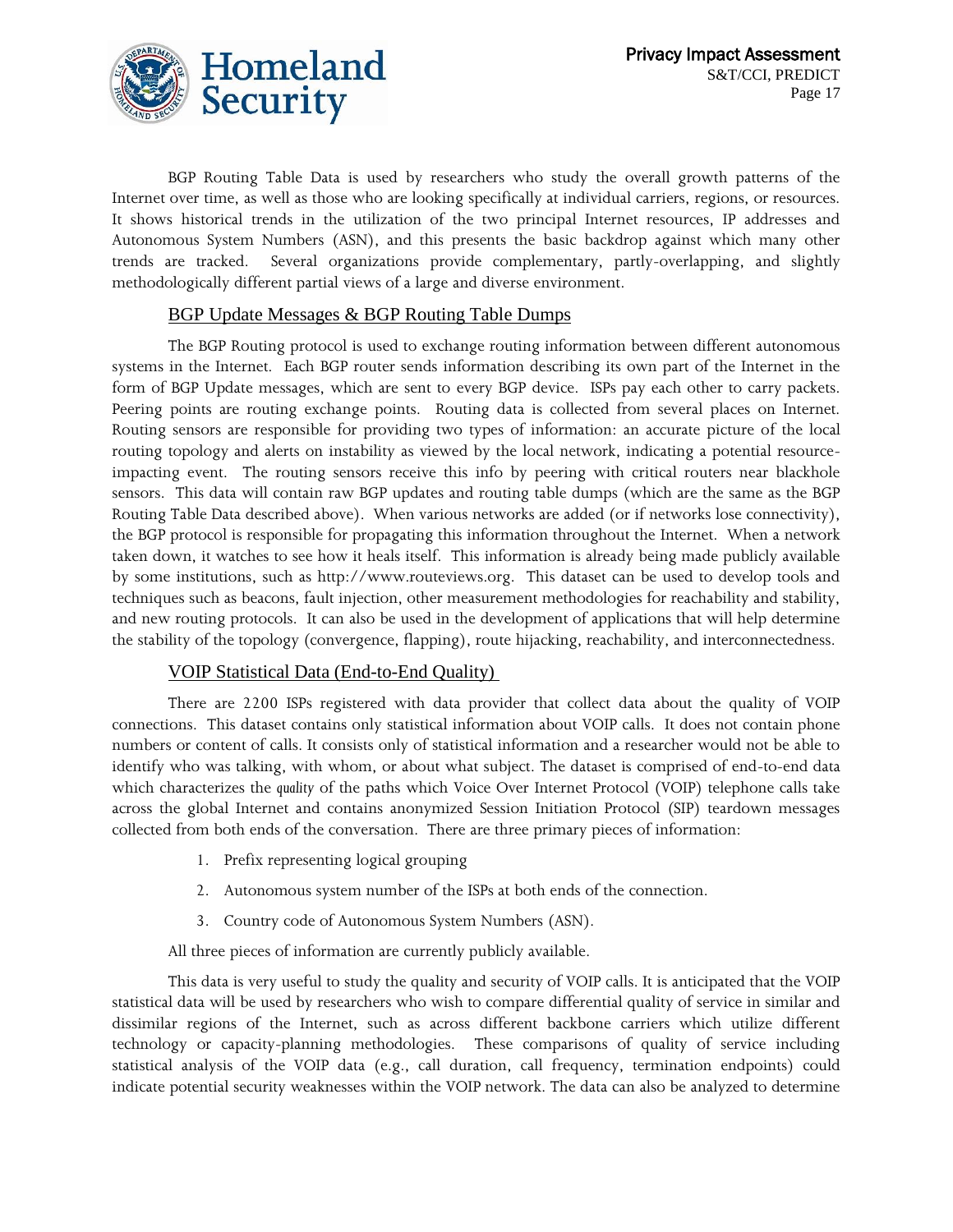

the availability of the VOIP network in the event of an attack to see if emergency communications can be accomplished over the Internet using the VOIP network.

#### Firewall Logs

Firewalls detect distributed denial of service (DDOS) attacks and other malicious activity. Firewall logs contain detailed information regarding the end point that is directing harmful activity towards the network they are protecting. They contain the number of packets, origin, and where it went. All IP addresses will be anonymized.

#### Traffic Flows via Netflow

This data consists of statistics regarding data collected from routers. It identifies two end points. Raw NetFlow data will indicate not only traffic totals, but the application breakdowns at each peering point. The individual flows will be stored in a method compatible with free analysis tools. All IP addresses will be anonymized. This dataset can be used to develop tools and techniques that will lead to a better understanding of the tradeoffs in netflow versus other techniques and in improving netflow and new netflow versions. It can also be used in the development of anomaly detection and intrusion detection applications and for traffic characterization applications, such as self similarity and bottleneck bandwidth estimation applications.

#### Network Management Data

Network management data is generally represented in the form of messages that are transmitted using Simple Network Management Protocol (SNMP). The messages convey gross aggregated statistical information from various network devices. It is possible to study Internet behavior by analyzing these messages. SNMP messages are also used to transmit information conveying the physical well-being of these devices. They often reveal important causal information that is subsequently observed in other types of data logs. They do not pose an individual privacy risk, but can reveal information regarding the operation of the network. Anonymization will protect critical network operator information. The data provider currently makes this data publicly available.

#### Intrusion Detection System (IDS) Logs

An intrusion detection system scans traffic to detect unauthorized or malicious activity. When it detects an attack, it can trigger protective actions. It is essentially a sensor that is watching for malicious activity. It is important to study IDS traffic in order to understand the evolution, rise, and decay of such traffic. It is possible to identify the end point responsible for originating the suspicious activity.

#### Anonymized Internet Witty Worm Data

The data provider owns a large number of IP addresses. Due to its size, this network receives a large volume of unsolicited traffic trying to spread random-scan Internet worms. Packet header traces and tables summarizing infected host activity contain detailed information regarding the end point that is directing harmful activity towards the network. They contain the truncated packets (copies of the worm, no other data) and summarized information on the number of packets, country-level origin, and type of bandwidth. All IP addresses will be anonymized.

#### Code-Red Worm Data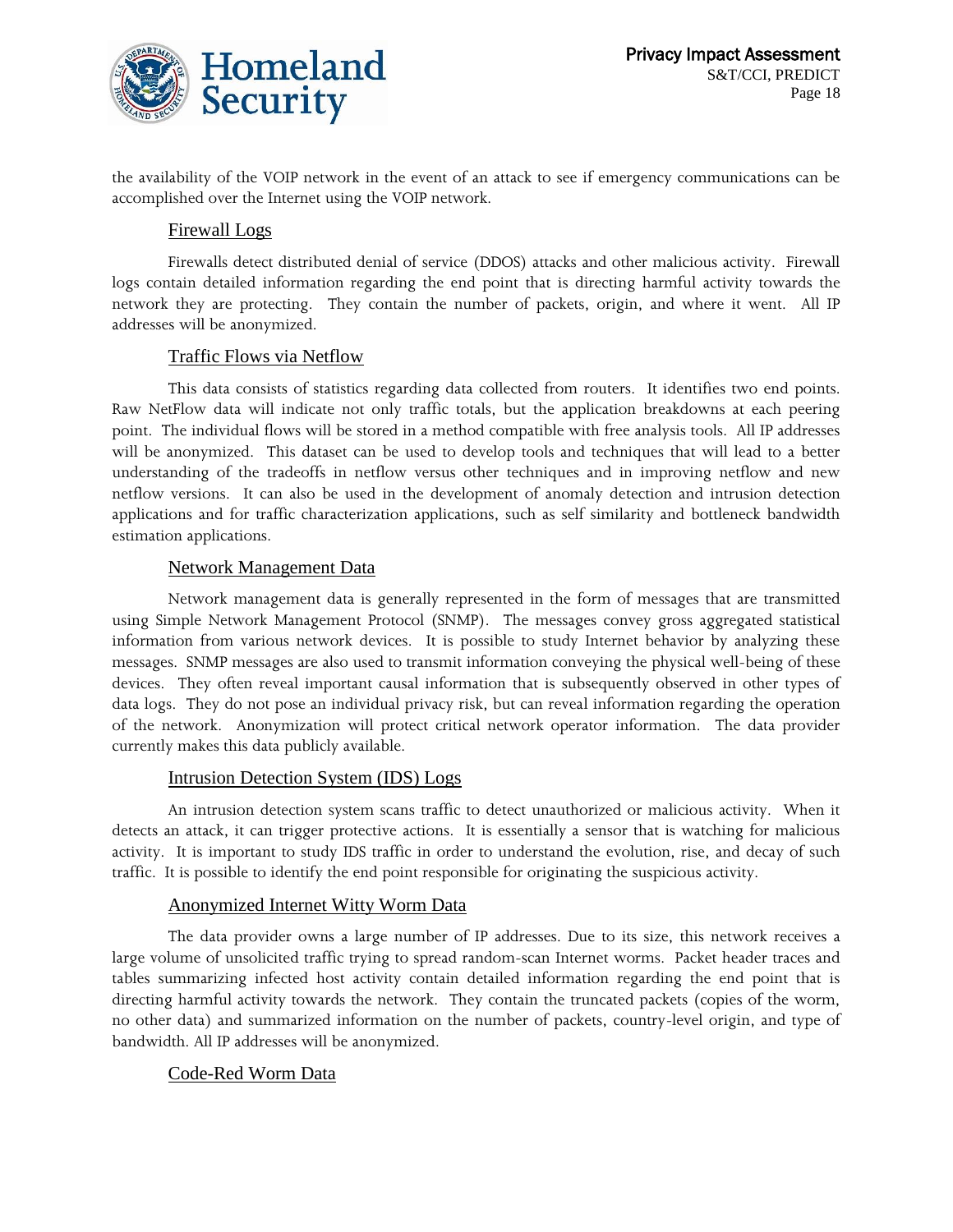

The data provider owns a large number of IP addresses. Due to its size, this network receives a large volume of unsolicited traffic trying to spread random-scan Internet worms. Tables summarizing infected host activity contain detailed information regarding the end point that is directing harmful activity towards the network. They contain the number of packets, country-level origin, and type of bandwidth. All IP addresses will be anonymized.

## **1.2 What are the sources of the information in the system?**

- $\bullet$ Researchers
- Data providers
- Data hosts
- ARB/PRB members
- Advisory Board members
- Sponsoring Institutions
- Academic institutions and private sector entities provide traffic data. No PREDICT Phase I data is provided by communications providers to the public.

## **1.3 Why is the information being collected, used, disseminated, or maintained?**

#### **1.3.1 Researcher Information**

The information collected about researchers is essential to maintaining operational records indicating who has used specific PREDICT datasets, for what purpose, when, and what organization sponsored them. Additional collected information pertains to whether the researcher's application was approved or disapproved and whether any publication requests were approved or disapproved. Reasons for disapproval of requests for access to certain datasets or publication are kept by the PCC. This information is very useful to the Application Review Board and Publication Review Board and helps them ensure fairness and even treatment. PREDICT operational procedures ensure that the denial of access or publication requests is not used against a researcher when making subsequent requests.

### **1.3.2 Data Provider Information**

The information regarding data providers is important to the operations of the PCC. The data providers must be notified when a researcher is requesting their data or requests permission to publish regarding the research conducted using the datasets. Additionally, the data providers are active members of the Application Review Board and Publication Review Board and set the terms and conditions for use of their data. Thus, it is important that the PCC maintain accurate information for each data provider and which datasets they are providing to the PCC.

### **1.3.3 Data Host information**

The information collected and maintained about data hosts is also critical to PCC operations. The data hosts must be notified when a researcher is approved to access data sets that they are hosting. The data host must also provide any special terms or conditions that they want the researcher to comply with in accessing the data. It is important that the PCC maintain accurate information for each data host and the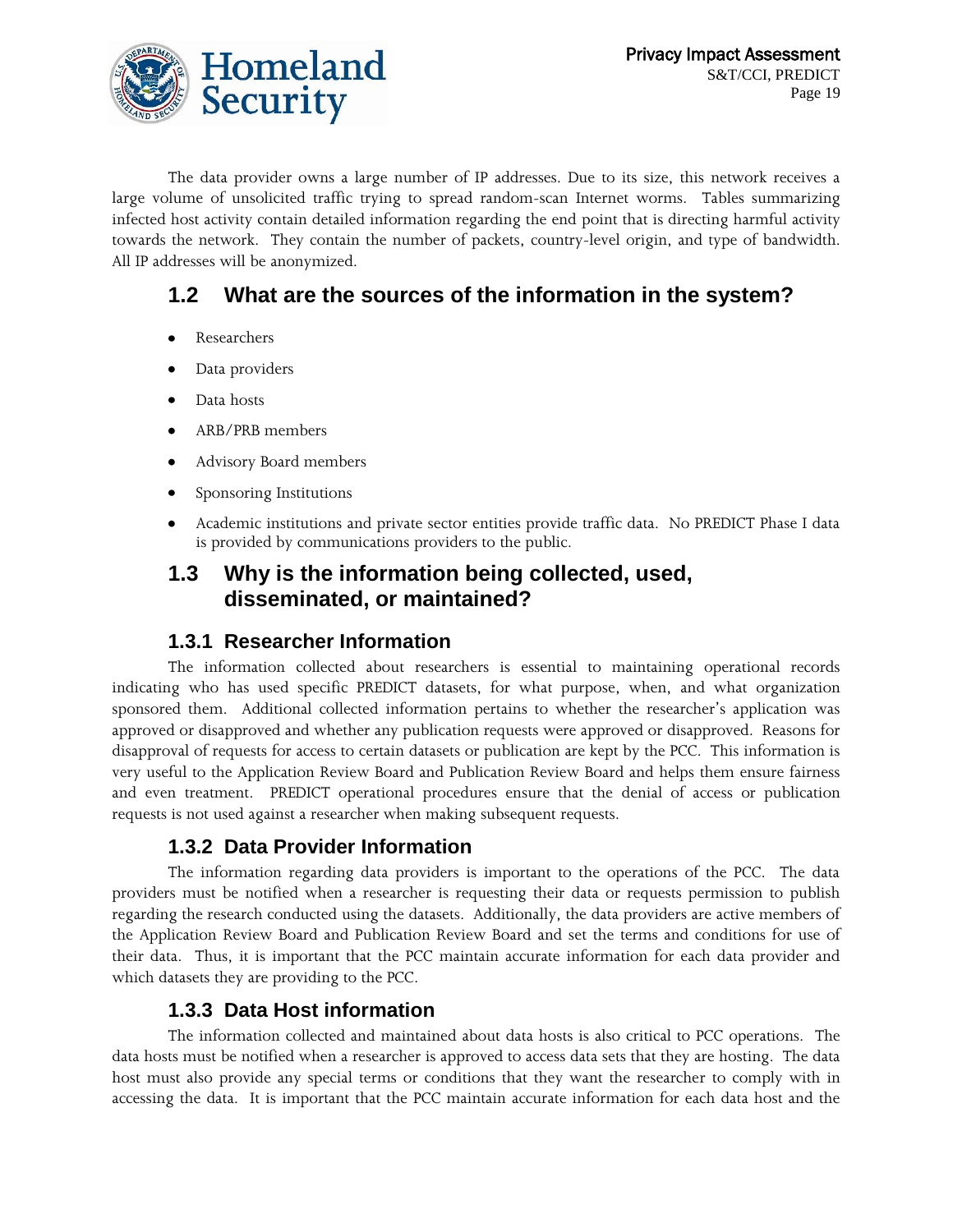

datasets which they are hosting for the PREDICT project to enable the PCC to operate correctly and conduct audits of compliance with PCC policies and procedures.

## **1.3.4 Application Review Board and Publication Review Board Member Information**

The PCC must maintain contact information of the people who serve as Application Review Board and Publication Review Board members so they can contact them for assistance and decisions regarding applications and requests to publish.

## **1.3.5 Advisory Board Member Information**

The PCC collects contact information from the people who serve on the Advisory Board so they can contact them with information regarding upcoming meetings, minutes of past meetings, questions that need to be considered, and the like.

## **1.3. Sponsoring Institution Information**

The PCC collects the contact information of the person representing the institution who is sponsoring the research so it can contact the institution to verify the researcher's application, if necessary, resolve any questions that may arise, or conduct an audit of the institution's compliance with PCC policies and procedures and the terms of the MOAs.

## **1.3.7 Dataset Information**

The datasets in the PREDICT project are collected in the form of test datasets to enable researchers to use them in the research and development of cyber security technologies that will better protect the security of networks and applications and the privacy of information.

## **1.4 How is the information collected?**

PREDICT administrative information is collected through the PREDICT portal and via email and facsimile. The PREDICT test datasets are either retained hosted by the provider or the provider sends its approved test datasets to an approved data host.

## **1.5 How will the information be checked for accuracy?**

PREDICT administrative information is provided directly by the person submitting it (e.g., researcher, data provider, data host, sponsoring institution, or advisory, ARB, or PRB members). The PCC verifies the information that has been provided prior to it being entered into the system and, for researchers, prior to assigning them an account. Communications between the PCC and these persons helps ensure the information remains accurate.

## **1.6 What specific legal authorities, arrangements, and/or agreements defined the collection of information?**

PREDICT provides a Privacy Statement to users to inform them about how their personal information will be used and the purpose for which it will be used. Appendix A is attached with a copy of the Privacy Statement. The MOAs between the PCC and researchers, data providers and data hosts and corresponding provisions are discussed in the Overview section above. S&T/CCI has established contracts with the PCC for the administration of PREDICT and with the data hosts for the hosting of the test datasets.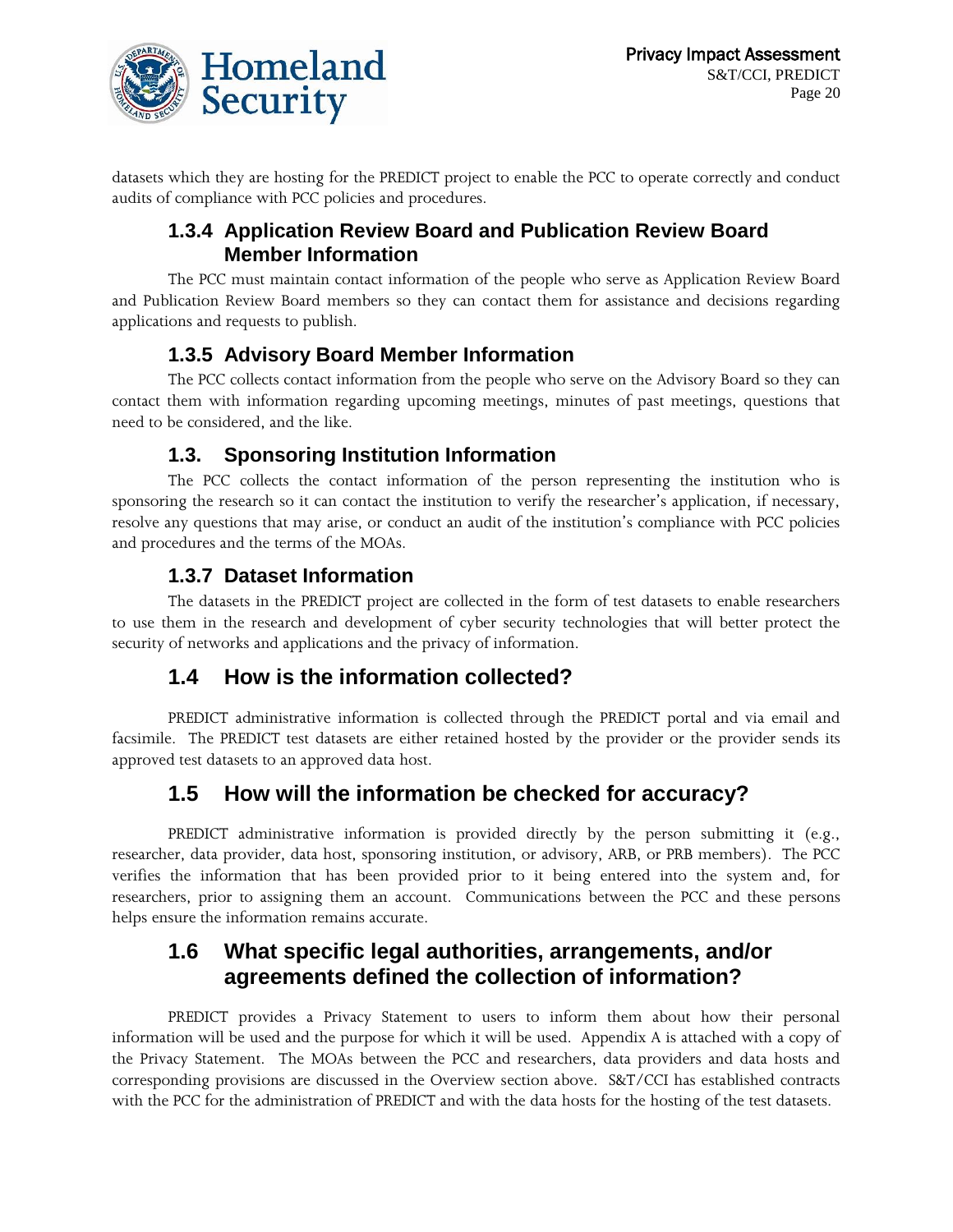

## **1.7 Privacy Impact Analysis: Given the amount and type of data collected, discuss the privacy risks identified and how they were mitigated.**

There is a risk associated with the collection of personally identifiable information. To mitigate this risk, the PCC has integrated robust security into its risk management plans and routinely tests the security of PREDICT. Further, the PCC has implemented best practices, such as auditing, to defend against misuse of the data and to monitor those with access to the information. In addition, in accordance with the DHS Sensitive Systems Handbook, PREDICT ensures effective security controls and authentication. By enforcing system policies and settings and strong passwords, the PCC protects the privacy of data to promote or permit public access to the PREDICT project and to protect the integrity of the data itself. Also, any contact information collected by the PCC is not searchable. Contact information is only secondary data and is used by PCC to validate the user requesting an account and access to PREDICT data or for administrative purposes.

PREDICT test datasets have privacy protections built in through the review process and required anonymization of certain fields. These protections are described for each dataset in 1.1.5 above regarding "Dataset Information."

#### **1.7.1 Data About Researchers**

The privacy of the data about researchers will be maintained through authentication and authorization controls, regular backups, PREDICT policies and procedures (including change management), and audits of PREDICT operations regarding compliance with policies and procedures and operational terms and conditions.

### **1.7.2 Data About Data Providers**

The privacy of the data about data providers will be maintained through authentication and authorization controls, regular backups, PREDICT policies and procedures (including change management), and audits of PREDICT operations regarding compliance with policies and procedures and operational terms and conditions.

### **1.7.3 Data About Data Hosts**

The privacy of data about data hosts will be maintained through authentication and authorization controls, regular backups, PREDICT policies and procedures (including change management), and audits of PREDICT operations regarding compliance with policies and procedures and operational terms and conditions.

### **1.7.4 Data About Application Review Board Members**

The privacy of the data about Application Review Board members will be maintained through authentication and authorization controls, regular backups, PREDICT policies and procedures (including change management), and audits of PREDICT operations regarding compliance with policies and procedures and operational terms and conditions.

### **1.7.5 Data About Publication Review Board Members**

The privacy of the data about Publication Review Board members will be maintained through authentication and authorization controls, regular backups, PREDICT policies and procedures (including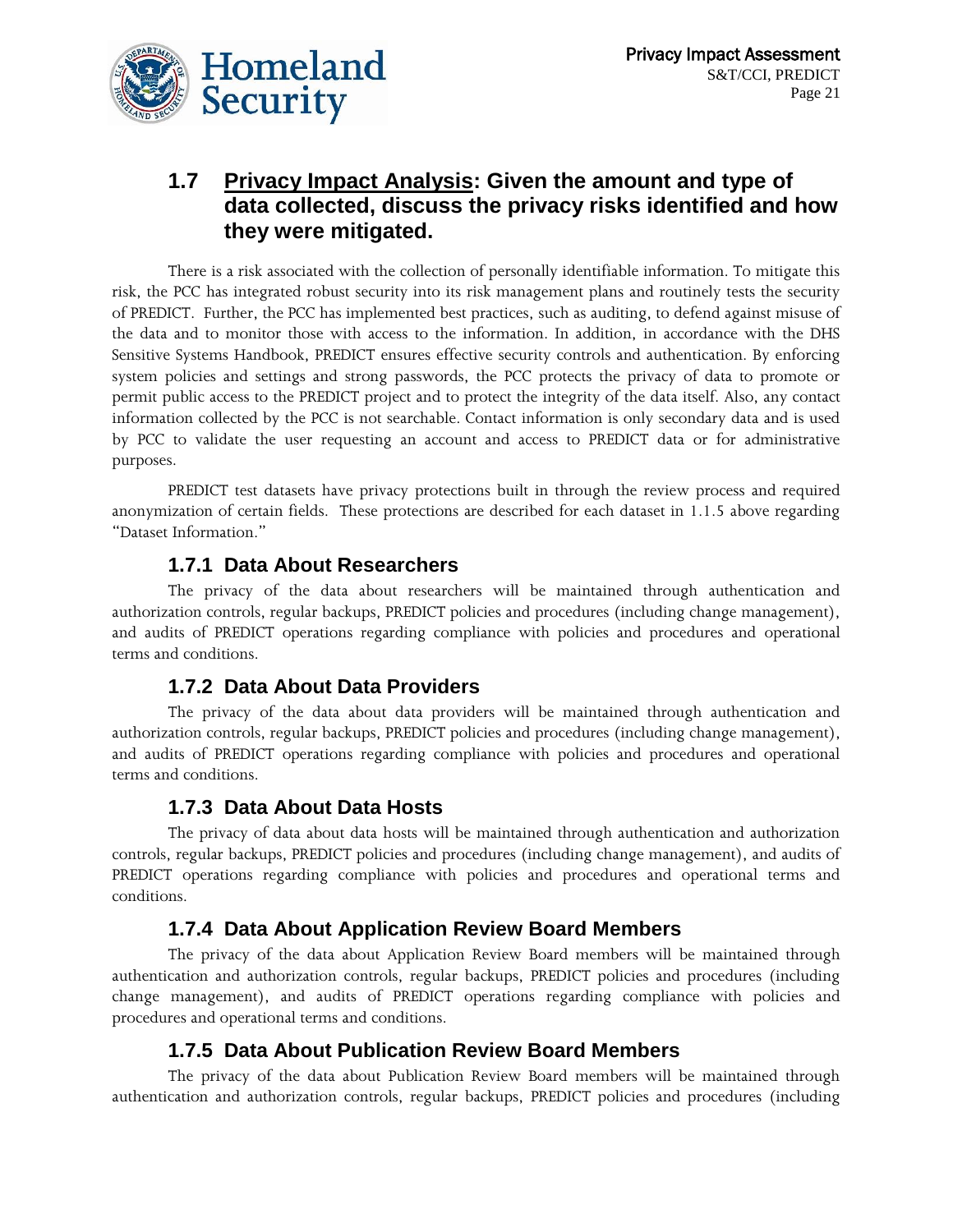

change management), and audits of PREDICT operations regarding compliance with policies and procedures and operational terms and conditions.

## **1.7.6 Data About Advisory Board Members:**

The privacy of the data about Advisory Board members will be maintained through authentication and authorization controls, regular backups, PREDICT policies and procedures (including change management), and audits of PREDICT operations regarding compliance with policies and procedures and operational terms and conditions.

## **1.7.7 Data About Sponsoring Institutions:**

The privacy of the data about Sponsoring Institutions will be maintained through authentication and authorization controls, regular backups, PREDICT policies and procedures (including change management), and audits of PREDICT operations regarding compliance with policies and procedures and operational terms and conditions.

## **1.7.8 Dataset Information:**

The PREDICT datasets will be secured by their respective PREDICT data hosts and will only be accessed by approved researchers who have been provided with terms and conditions for accessing the datasets, downloading them, storing them, and destroying or returning them. The quality of the PREDICT datasets will be maintained through authentication and authorization controls, regular backups, PREDICT policies and procedures (including MOAs regarding the use and handling of the datasets), and audits of PREDICT operations regarding compliance with policies and procedures and operational terms and conditions.

The dataset will be downloaded to the sponsoring institution site where the researcher is working. The researcher is bound contractually to use the data only as specified and within the bounds of the research described in the application. In addition, the data provider may require an additional written agreement between the provider and researcher setting forth specific rights and restrictions regarding the use of the data.

## **Section 2.0 Uses of the Information**

The following questions are intended to delineate clearly the use of information and the accuracy of the data being used.

## **2.1 Describe all the uses of information.**

## **2.1.1 The Intended Use of Information Collected From Researchers, Data Providers, Data Hosts:**

The specific intended use of the information collected from researchers, data providers, and data hosts is described above (see 1.3.1, 1.3.2, 1.3.3). This information will be used to manage PREDICT operations and conduct periodic audits to ensure PREDICT policies and procedures and operational terms and conditions are being followed.

## **2.1.2 The Intended Use of Information Collected From Application Review Board, Publication Review Board, and Advisory Board**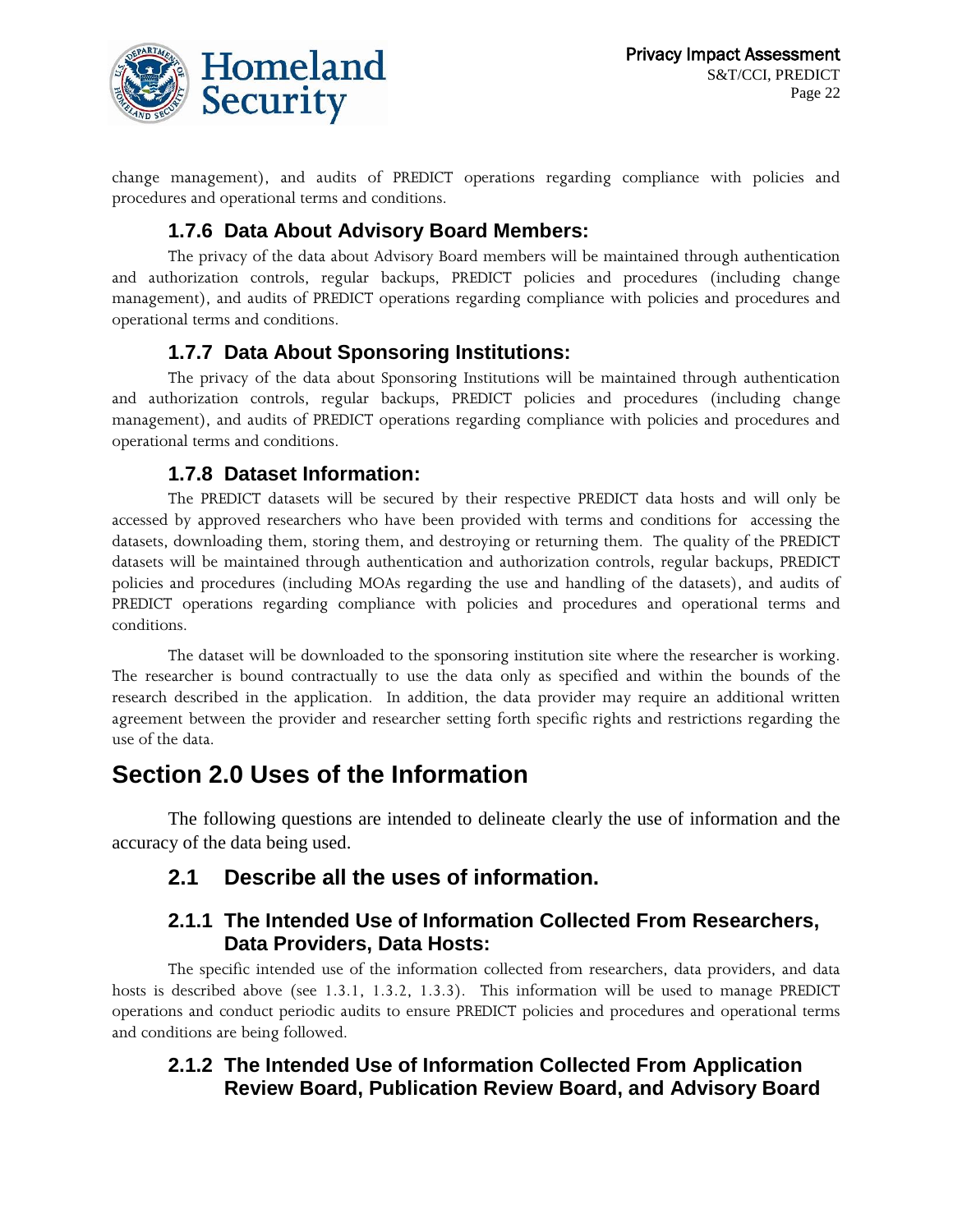

#### **Members:**

The specific intended use of the information collected from the Application Review Board, Publication Review Board, and Advisory Board members is described above (see 1.3.4 and 1.3.5). This information will be used to facilitate and manage PREDICT operations and may also be used from time to time in periodic audits to check compliance with PREDICT policies and procedures and operational terms and conditions.

## **2.1.3 The Intended Use of Information Collected from Sponsoring Institutions:**

The specific intended use of the information collected from Sponsoring Institutions is described above (see 1.3.6). This information may also be used from time to time in periodic audits to check compliance with PREDICT policies and procedures and operational terms and conditions.

## **2.1.4 The Intended Use of the Datasets:**

The intended use of the datasets will be specified by the researcher in their application. The application is reviewed by the Application Review Board, which consists of a PCC representative, a data provider representative, a data host representative, and an external cyber security expert. The researcher must use the data for the purposes stated in the application and in accordance with the restrictions specified by the data provider. The Application Review Board operates under a Non-Disclosure Agreement to protect the researchers' privacy and confidential/proprietary information contained in the researchers' applications.

## **2.2 What types of tools are used to analyze data and what type of data may be produced?**

There are no tools, such as data mining tools, being used to analyze PREDICT information, and no data is produced.

## **2.3 If the system uses commercial or publicly available data please explain why and how it is used.**

As noted in 1.1.5, "Dataset Information," some PREDICT datasets are already publicly available and some are provided by commercial entities, non-profit organizations, or academic institutions.

## **2.4 Privacy Impact Analysis: Describe any types of controls that may be in place to ensure that information is handled in accordance with the above described uses.**

Information collected by the PCC is secured within PCC operations and will only be accessed by PCC personnel with a valid need-to-know for the information. The PCC is comprised of a small staff that has clear delineations in responsibility for managing the information collected from these sources. The PCC, in accordance with the DHS Sensitive Systems Handbook, ensures effective security controls and authentication mechanisms are implemented and working as intended.

#### **2.4.1 Administrative Data**

As noted in 1.7 above, the PCC has implemented auditing checkpoints, tested controls, and deployed technical safeguards to protect administrative data. With respect to test datasets, PREDICT privacy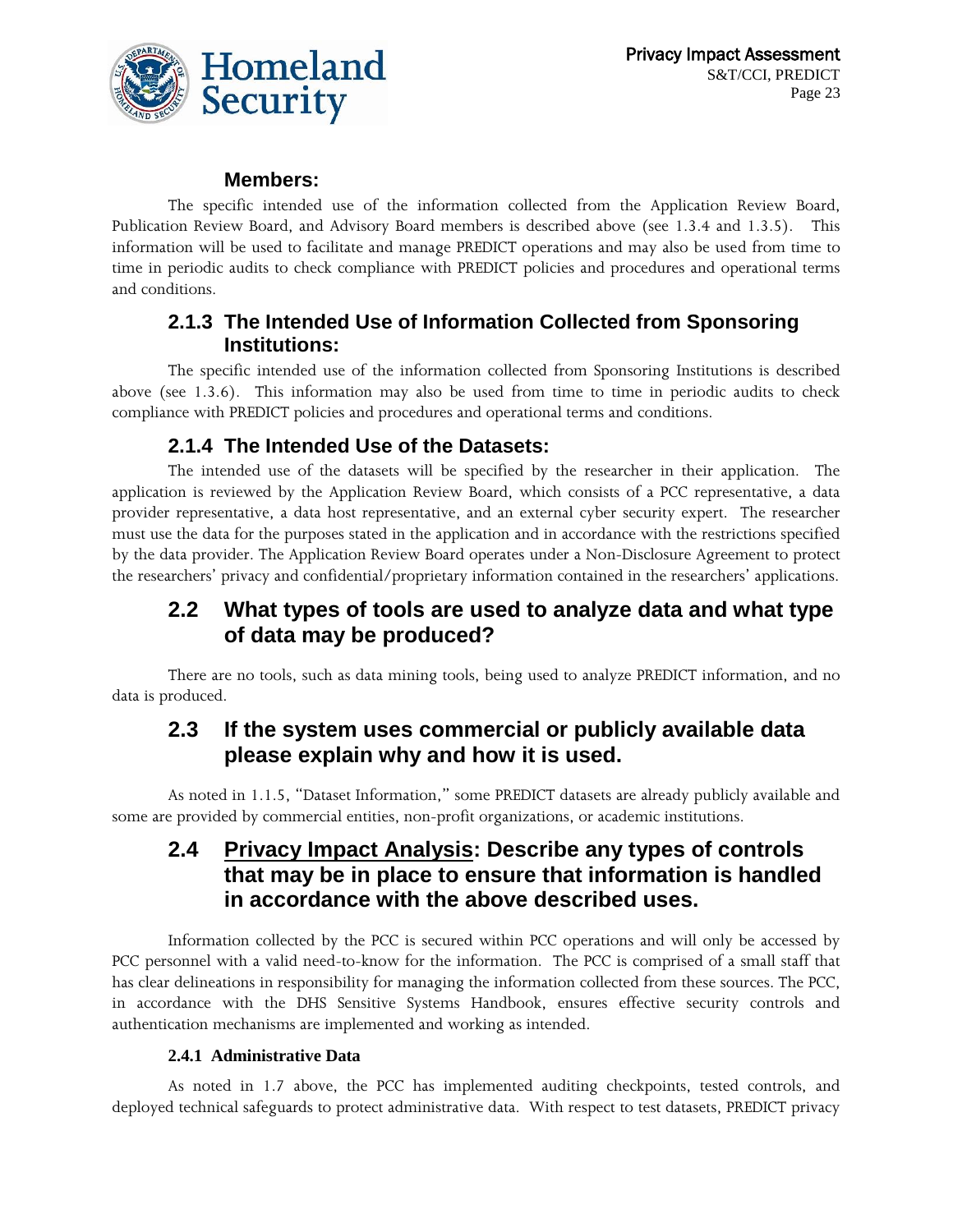

requirements are embedded in the MOA between the data provider and the PCC. Likewise, terms for access, special handling and privacy/security that are set by the data providers are embedded in the MOA between the researcher and the PCC. These terms are also embedded in the MOA between the data host and the PCC.

#### **2.4.2 Dataset Information**

The PREDICT project has analyzed each dataset and has directed data providers to anonymize any data that has the potential to be personally identifiable information, such as IP addresses. Anonymization of such data fields must comply with requirements set forth by the PCC and DHS. Researchers must agree to establish and maintain the appropriate administrative, technical, and physical safeguards to protect the privacy and confidentiality of the data and to prevent unauthorized use or access to the data. This specifically includes the use of locked storage facilities and strong passwords. Additional security provisions for access to the host system and the dataset may be included as terms of agreement in the researcher's application (which becomes the MOA between the researcher and the PCC). In addition, the data provider and data host may require a separate agreement with the researcher regarding security and use of the data. To ensure the long-term integrity of the datasets and efficacy of PREDICT policies and procedures, the PCC has established an advisory board that provides input on an ongoing basis regarding PREDICT operations, the security and integrity of the datasets, and privacy issues and concerns. In addition, periodic compliance checks of provider and researcher compliance will be conducted to ensure all parties are in compliance with PREDICT policies and procedures and the terms of the MOAs. As the PREDICT program expands, supplemental PIAs will be developed to accommodate new datasets and to maintain transparency of operations. The Certification and Accreditation (C&A) has been completed by the S&T CIO effective September 30, 2007.

## **Section 3.0 Retention**

The following questions are intended to outline how long information will be retained after the initial collection.

## **3.1 How long is information retained?**

#### **3.1.1 Data Collected from Researchers, Data Providers, Data Hosts, ARB and PRB Members, Advisory Board Members, and Sponsoring Institutions:**

The PCC maintains all data collected from researchers, data providers, data hosts, ARB and PRB members, Advisory Board members, and sponsoring institutions and this information is retained for six years from the time they are no longer associated with the PREDICT project. This data retention is done offline as is specified in the System Security Plan (SSP).

#### **3.1.2 Datasets**

Upon termination of the right to use the data (when the researcher completes his/her research; when the researcher terminates his/her right to use the data; or when the PCC, data provider or data host terminates the researcher's right to use the data), the researcher must destroy all copies of the data or, where directed by PCC, return the data to the data host or destroy it per its instructions. The researcher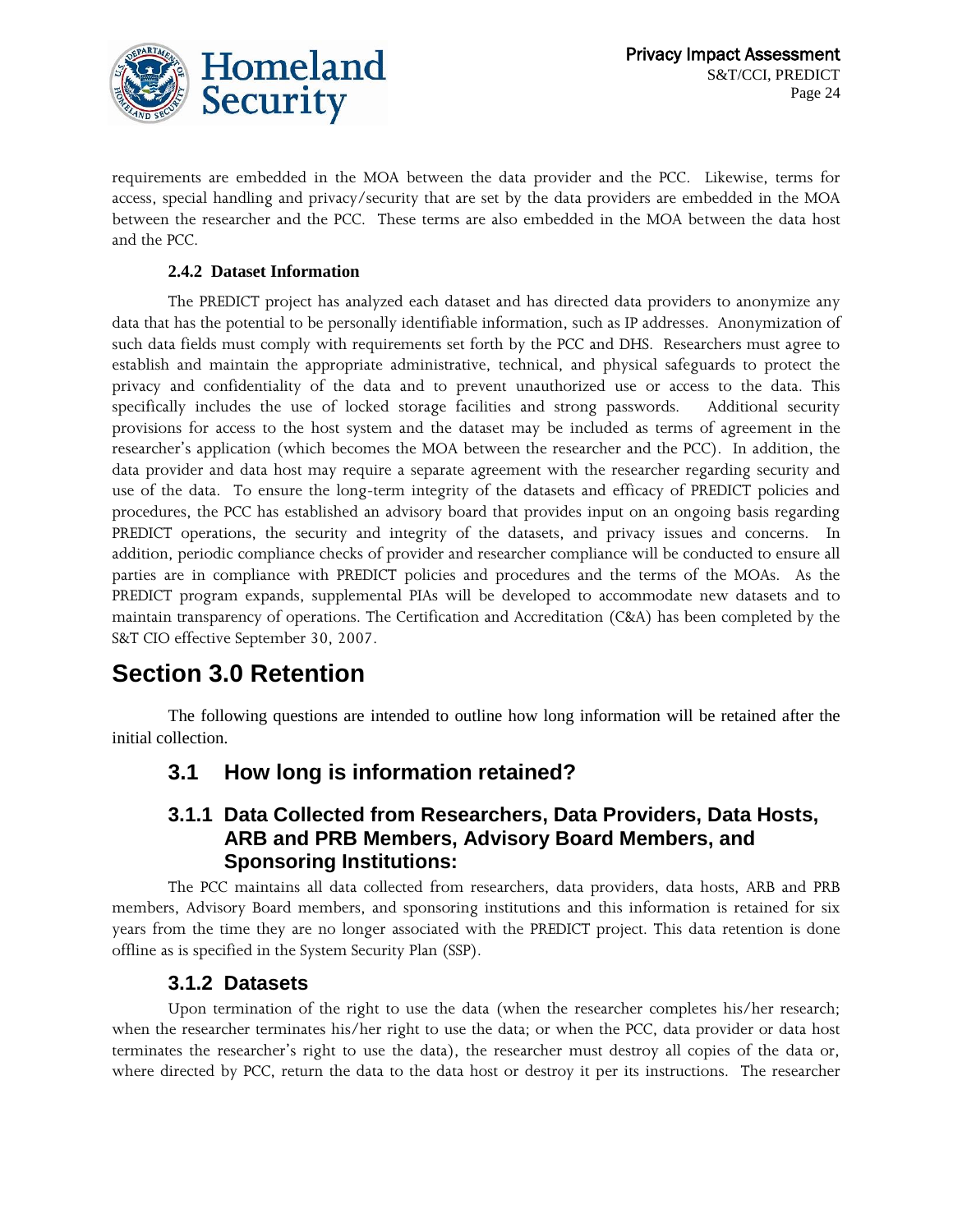

must certify such destruction or return by signing and providing to PCC a Certification of Data Return or Destruction document.

The PREDICT data hosts maintain the datasets they host until such time that the data provider, data host, or the PCC removes them from the PREDICT project.

## **3.2 Has the retention schedule been approved by the component records officer and the National Archives and Records Administration (NARA)?**

The retention schedule for the PREDICT administrative information has not been approved by the National Archives and Records Administration, but S&T is working with NARA to obtain a retention schedule.

## **3.3 Privacy Impact Analysis: Please discuss the risks associated with the length of time data is retained and how those risks are mitigated.**

Retention of administrative records is per DHS policies and procedures as laid out in FISMA Certification and Accreditation.

## **Section 4.0 Internal Sharing and Disclosure**

The following questions are intended to define the scope of sharing within the Department of Homeland Security.

## **4.1 With which internal organization(s) is the information shared, what information is shared and for what purpose?**

Neither PREDICT administrative information nor the test datasets are within the Department of Homeland Security. DHS does not have access to this data.

## **4.2 How is the information transmitted or disclosed?**

Not applicable as DHS does not have access to PREDICT data.

## **4.3 Privacy Impact Analysis: Considering the extent of internal information sharing, discuss the privacy risks associated with the sharing and how they were mitigated.**

Not applicable as DHS does not have access to PREDICT data.

## **Section 5.0 External Sharing and Disclosure**

The following questions are intended to define the content, scope, and authority for information sharing external to DHS which includes Federal, state and local government, and the private sector.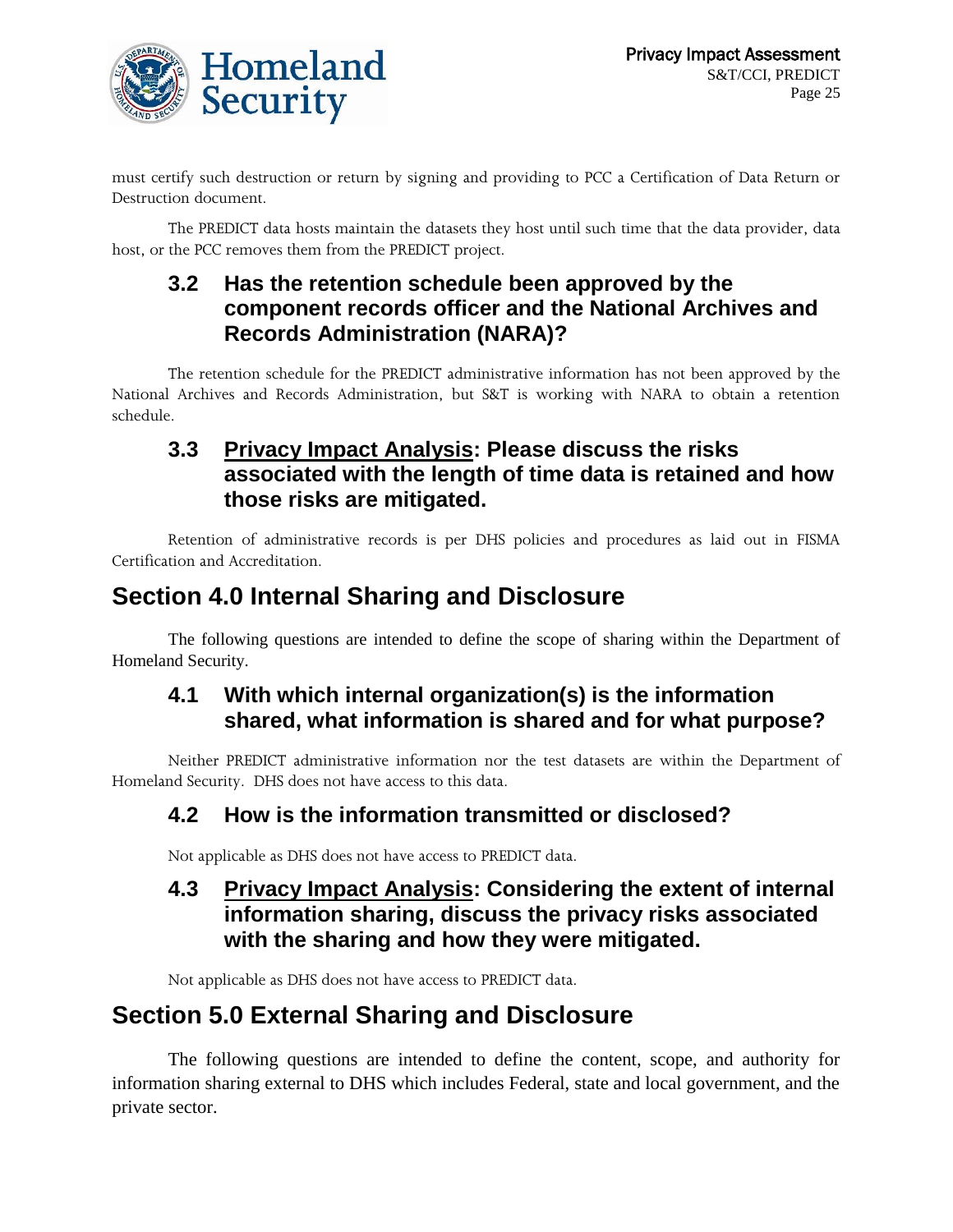

## **5.1 With which external organization(s) is the information shared, what information is shared, and for what purpose?**

## **5.1.1 Information About Researchers:**

The information collected about researchers will be shared with PCC personnel. Portions of it may be shared on an as-needed basis with Application Review Board and Publication Review Board members; data providers of the requested datasets; data hosts that host the requested datasets; personnel outside of PCC who may be conducting audits of PCC operations and compliance with PCC policies and procedures; and contractors working on PREDICT in a consulting capacity regarding PCC operations. In rare circumstances, the information about a particular researcher may be shared with the PREDICT project manager in the Department of Homeland Security.

## **5.1.2 Information About Data Providers:**

Information collected from data providers will be shared on an as-needed basis with the PCC personnel; Application Review Board and the Publication Review Board members; data hosts who will be hosting the data provider's data; other data providers; personnel outside of PCC who may be conducting audits of PCC operations and compliance with PCC policies and procedures; contractors working on PREDICT in a consulting capacity regarding PCC operations; and the PREDICT project manager in the Department of Homeland Security.

## **5.1.3 Information About Data Hosts:**

Information collected from data hosts will be shared on an as-needed basis with the PCC personnel; Application Review Board; data providers who will be using the data host to host their data; other data hosts; personnel outside of PCC who may be conducting audits of PCC operations and compliance with PCC policies and procedures; contractors working on PREDICT in a consulting capacity regarding PCC operations; and the PREDICT project manager in the Department of Homeland Security.

## **5.1.4 Information About Application Review Board Members:**

Information collected from Application Review Board members will be shared on an as-needed basis with the PCC personnel; other Application Review Board members; data providers who need the information to interact with the ARB; personnel outside of PCC who may be conducting audits of PCC operations and compliance with PCC policies and procedures; contractors working on PREDICT in a consulting capacity regarding PCC operations; and the PREDICT project manager in the Department of Homeland Security.

## **5.1.5 Information About Publication Review Board Members:**

Information collected from Publication Review Board members will be shared on an as-needed basis with the PCC personnel; other Publication Review Board members; data providers who need the information to interact with the PRB; personnel outside of PCC who may be conducting audits of PCC operations and compliance with PCC policies and procedures; contractors working on PREDICT in a consulting capacity regarding PCC operations; and the PREDICT project manager in the Department of Homeland Security.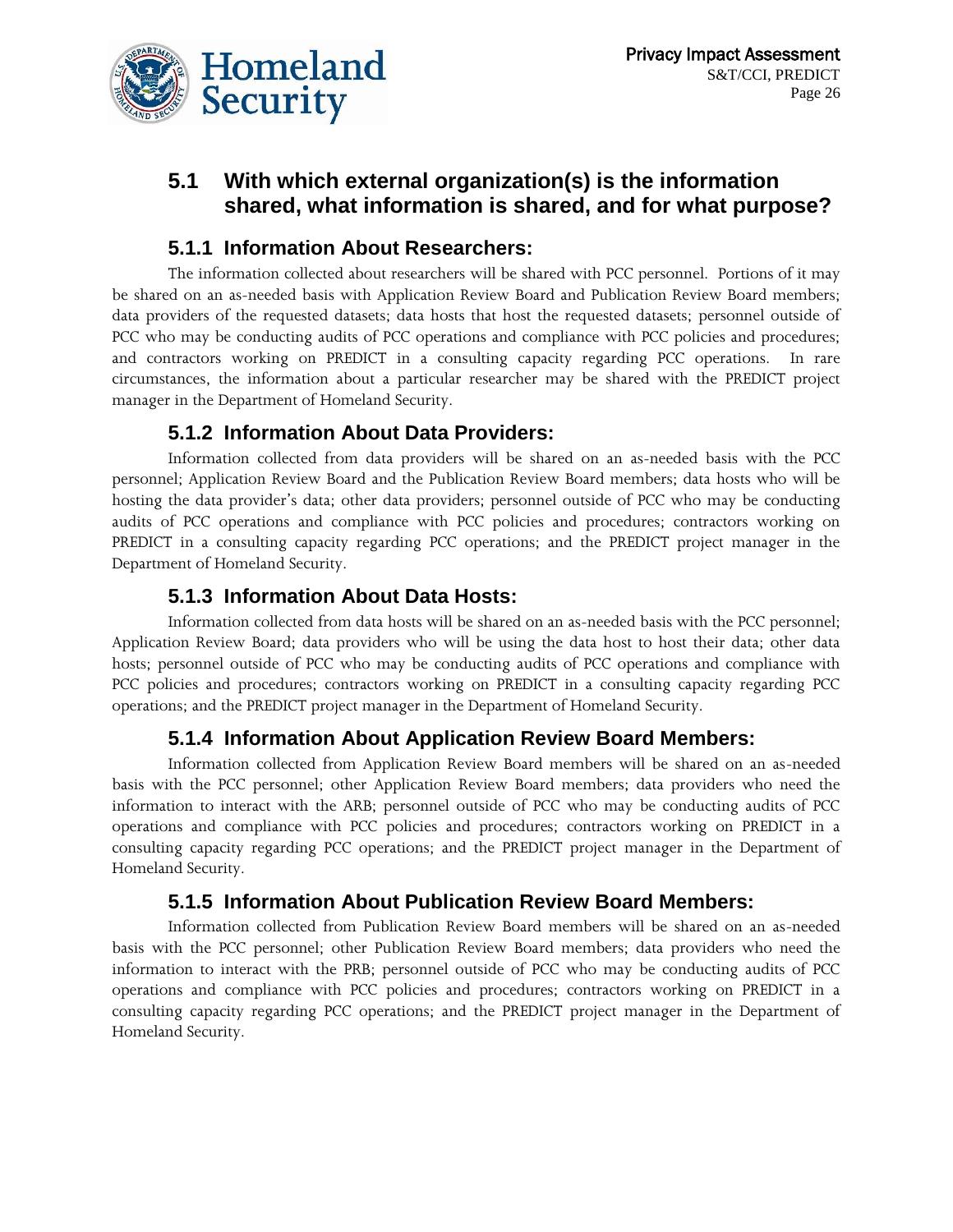

## **5.1.6 Information About Advisory Board Members:**

Information collected from Advisory Board members will be shared on an as-needed basis with the PCC personnel; other Advisory Board members; personnel outside of PCC who may be conducting audits of PCC operations and compliance with PCC policies and procedures; contractors working on PREDICT in a consulting capacity regarding PCC operations; and the PREDICT project manager in the Department of Homeland Security.

## **5.1.7 Information About Sponsoring Institutions:**

Information collected from Sponsoring Institutions will be shared on an as-needed basis with the PCC personnel; Application Review Board and Publication Review Board members; data providers who need the information to interact with the ARB or PRB; personnel outside of PCC who may be conducting audits of PCC operations and compliance with PCC policies and procedures; contractors working on PREDICT in a consulting capacity regarding PCC operations; and the PREDICT project manager in the Department of Homeland Security.

## **5.1.8 Dataset Information:**

 $\overline{a}$ 

The PREDICT datasets will be shared with approved researchers who are affiliated with a sponsoring institution and who have completed and signed an application (which also serves as an MOA) setting forth the research they will be conducting and agreeing to the terms of use of the dataset as set forth by the data provider and data host and the terms of PREDICT. If a researcher leaves their sponsoring institution, the rights to use the dataset are terminated.<sup>5</sup> The researcher may, at that time, submit a new application through the new sponsoring institution to continue using the data. Once the new application is approved, the researcher will be allowed to continue using the data. At no time will DHS or PCC have access to the data.

## **5.2 Is the sharing of personally identifiable information outside the Department compatible with the original collection? If so, is it covered by an appropriate routine use in a SORN? If so, please describe. If not, please describe under what legal mechanism the program or system is allowed to share the personally identifiable information outside of DHS.**

The PREDICT administrative information is never inside DHS. It is collected and maintained solely by the PCC. As noted in the Overview, this data collection is covered by the DHS System of Records Notice 002 published December 6, 2004 69 Fed Reg 70460 DHS/ALL 002.

<sup>5</sup> If the researcher is also the sponsoring institution (e.g., a corporation who is acting as both sponsoring institution and researcher) and a researcher leaves the organization, that organization continues to have the right to use the data and may submit the name of another researcher.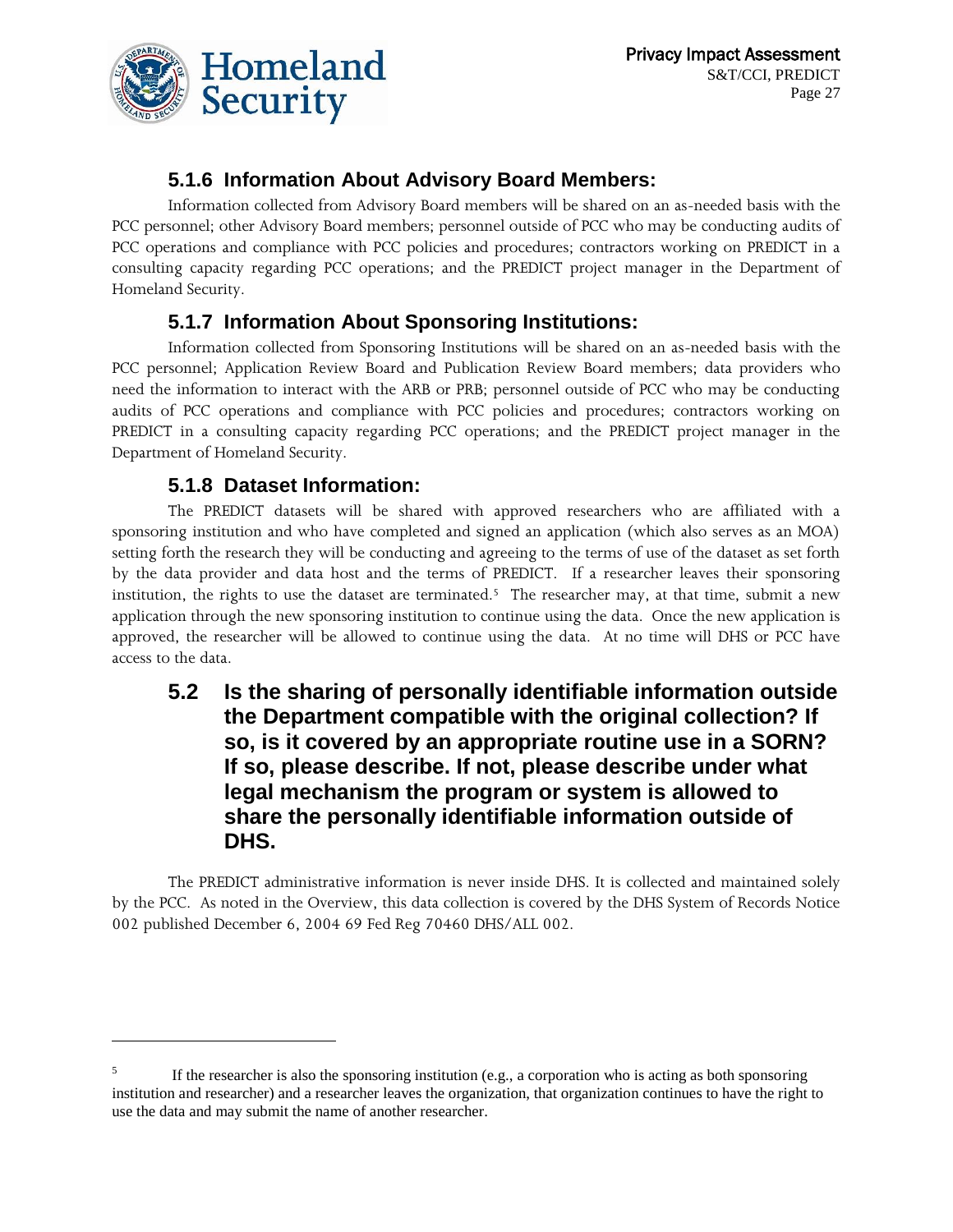

## **5.3 How is the information shared outside the Department and what security measures safeguard its transmission?**

How PCC administrative information is shared outside the PCC is set forth in 5.1.1 through 5.1.7. Only the minimum amount of information is shared to facilitate PREDICT operations. The ARB, PRB, and Advisory board members sign non-disclosure agreements with the PCC. Internal and external audits also test control points to monitor the effectiveness of the controls and the security of shared information.

## **5.4 Privacy Impact Analysis: Given the external sharing, explain the privacy risks identified and describe how they were mitigated.**

The risks to PREDICT PII were identified through a review and analysis of process flow and controls conducted by PCC personnel, audit personnel, PREDICT contractors, and the DHS PREDICT project manager. In addition, in accordance with the DHS Sensitive Systems Handbook, PREDICT ensures effective security controls and authentication. By enforcing system policies, settings, and strong passwords, PCC mitigates risks of disclosure of PII when shared.

## **Section 6.0 Notice**

The following questions are directed at notice to the individual of the scope of information collected, the right to consent to uses of said information, and the right to decline to provide information.

## **6.1 Was notice provided to the individual prior to collection of information?**

General notice of this collection is covered by the DHS System of Records Notice 002 published December 6, 2004 69 Fed Reg 70460 DHS/ALL 002. Additionally, The PREDICT portal provides a Terms of Use and Privacy Statements for general users to review prior to registration for access. This user agreement allows for the individual data users to consent to the sharing of their information with the data providers. The PREDICT portal also contains the PREDICT Operations Manual, which details PREDICT operations and how information is used.

## **6.2 Do individuals have the opportunity and/or right to decline to provide information?**

All individuals requesting access to PREDICT information have the opportunity and right to decline to provide personally identifiable information, however with their declination they will not have access to PREDICT and its information.

## **6.2.1 Researchers, Data Providers, and Data Hosts**

All researchers, data providers, and data hosts must have a PREDICT account, which requires them to complete all the requested information listed in 1.1, except the home, cell, and fax telephone numbers are optional. As part of the user agreement, the researcher consents to their information being shared with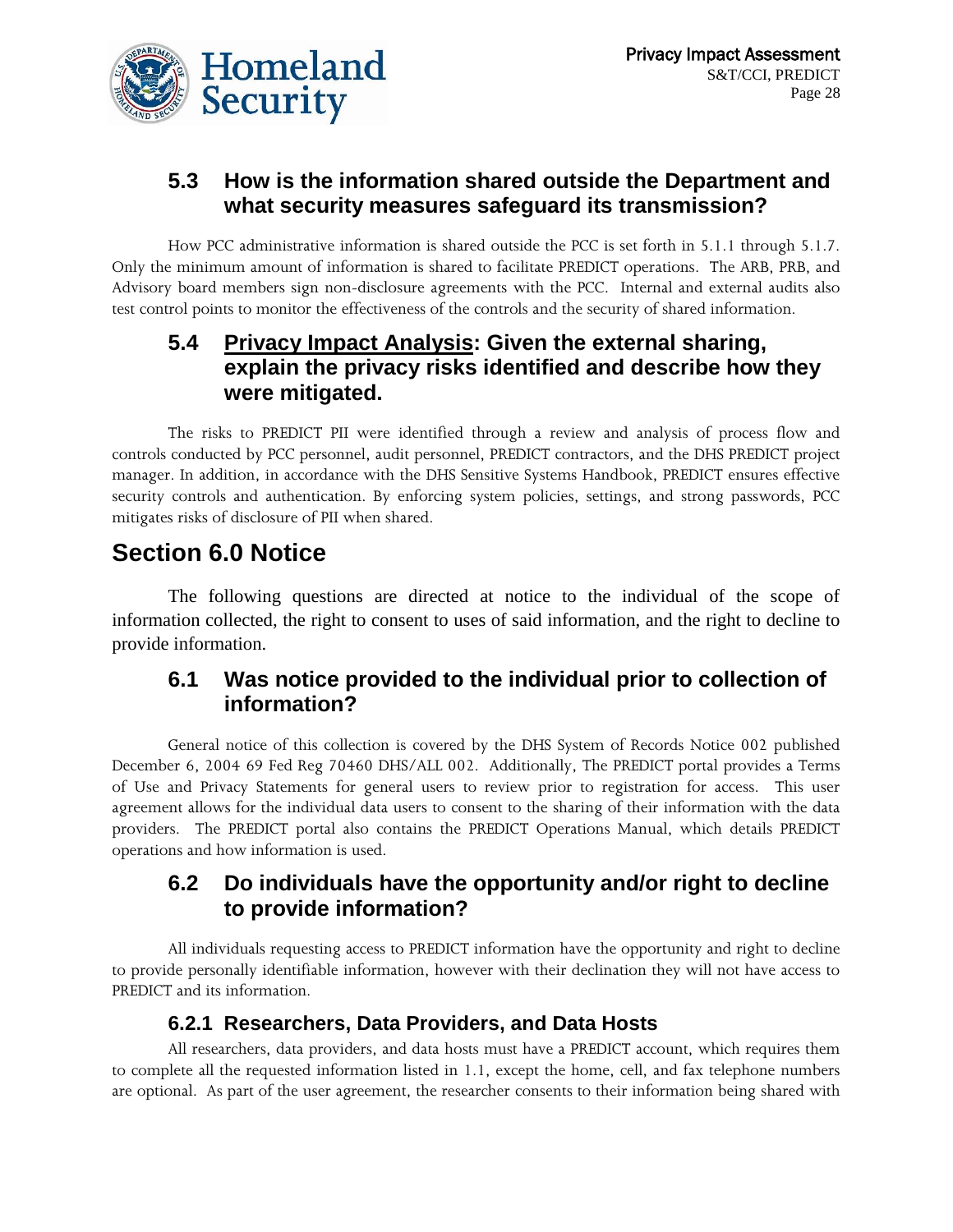

the data providers and the data hosts so as to facilitate the information flow. If all of the required fields are not provided, they may not participate in the PREDICT project. The information collected is used only for PREDICT operations.

### **6.2.2 Application Review Board, Publication Review Board, and Advisory Board Members**

All Application Review Board, Publication Review Board, and Advisory Board members must provide the information set forth above in 1.1 or they may not participate in the PREDICT project. There is no procedure to enable any person associated with one of these Boards to decline to provide information or consent to only particular uses of the information.

## **6.2.3 Sponsoring Institutions**

All Sponsoring Institutions must provide the requested information set forth above in 1.1 or their researchers may not participate in PREDICT. There is no procedure for a sponsoring institution to decline to provide the required information or to consent to only particular uses of the information.

## **6.2.4 Datasets**

The data provider must consent to its data being used in PREDICT. DHS must also consent to the inclusion of any dataset in the PREDICT project. Prior to DHS granting such consent, it undertakes a review of data provider privacy policies and privacy risks associated with the dataset. Once a dataset has been accepted by DHS, no consent beyond that of the Application Review Board is required in order for researchers to use the datasets. Each data provider is responsible for the release of their data to the PREDICT project and is solely responsible for ensuring that any data it releases complies with all applicable statutes and regulations of applicable governing or regulating bodies and contractual agreements, and is consistent with the data provider's privacy, security, or other applicable policies and procedures. The only data being provided is non-content data and all personally identifiable forms of data are being anonymized, except for topology and measurement data that does not encompass sender-receiver communication. The data provider also agrees through the MOA that the data provided for use in PREDICT has been sanitized, deidentified, or cleaned of any and all information that would not be in compliance or consistent with any policies, procedures, and understandings applicable to the data, whether explicit or implicit.

## **6.3 Do individuals have the right to consent to particular uses of the information? If so, how does the individual exercise the right?**

By submitting their information, the individual agrees that their information can be used in accordance with the PREDICT Privacy Statement, Operations Manual, and policies and procedures. All persons participating in the PREDICT initiative must abide by all of the Terms of Use and Privacy statement as well as PREDICT policies and procedures.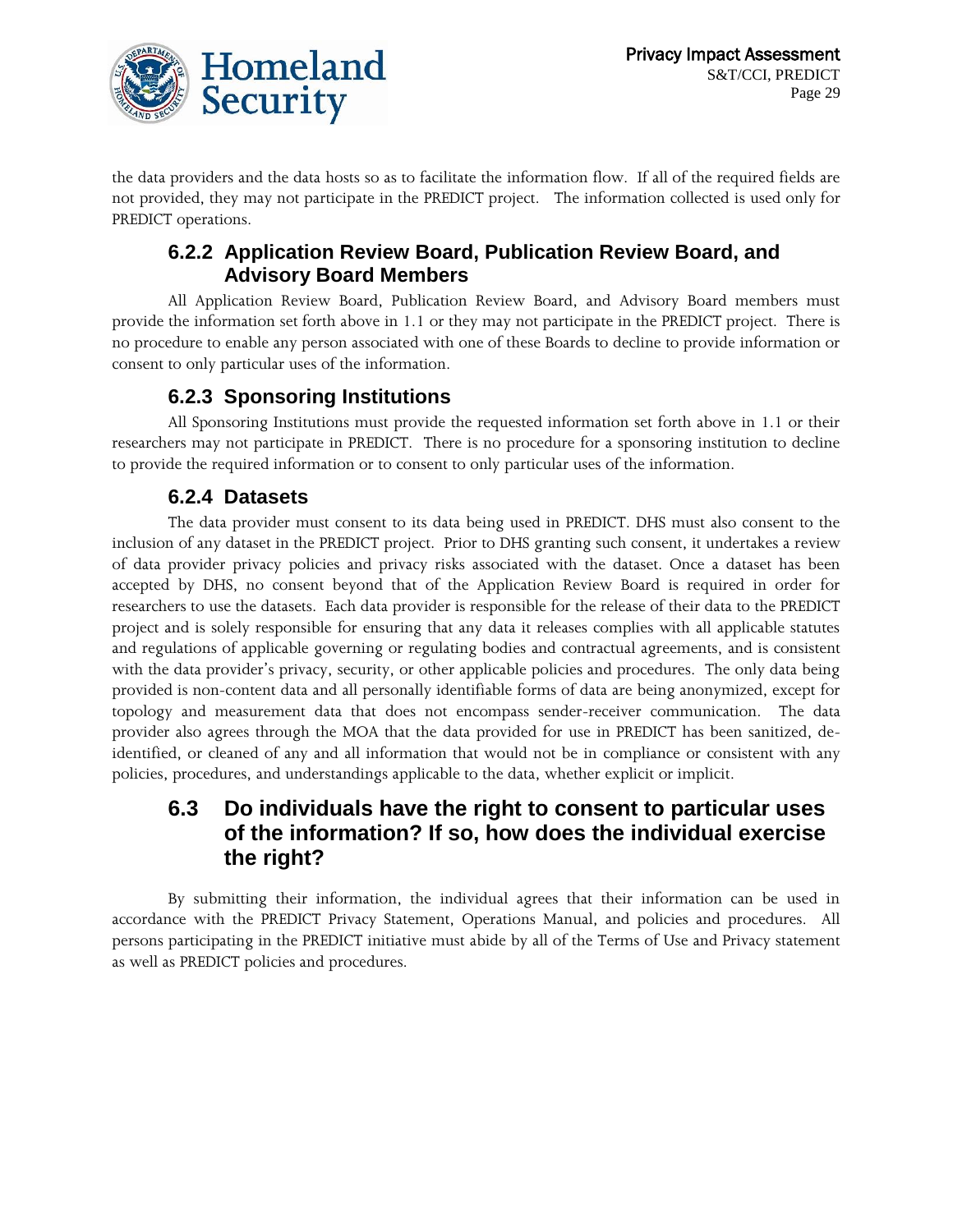

## **6.4 Privacy Impact Analysis: Describe how notice is provided to individuals, and how the risks associated with individuals being unaware of the collection are mitigated.**

The PREDICT portal provides a Terms of Use and Privacy Statement for general users to review prior to registration for access and on every page after entry to the portal. The end user must also agree to the following every time they access the PREDICT portal:

> **WARNING** This system is for the use of authorized users only. Individuals using this computer system without authority, or in excess of their authority, are subject to having all of their activities on this system monitored and recorded by system personnel. In the course of monitoring individuals improperly using this system, or in the course of system maintenance, the activities of authorized users may also be monitored. Anyone using this system expressly consents to such monitoring and is advised that if such monitoring reveals possible evidence of criminal activity, system personnel may provide the evidence of such monitoring to law enforcement officials.

Access to PREDICT is voluntary. Users must agree to follow the Terms of use, Privacy Statements, and PREDICT policies and procedures each time they log into the portal.

## **Section 7.0 Access, Redress and Correction**

The following questions are directed at an individual's ability to ensure the accuracy of the information collected about them.

## **7.1 What are the procedures that allow individuals to gain access to their information?**

Registered users have a user profile. The profile contains contact information such as name, address, phone numbers, etc. Users have limited access to their profile - they can view and update the contact information but cannot change the roles they belong to. They can not access the profile of any other user. Users update their contact via a web form; the input is protected by an input validation scheme. All user-input text is tested for suspicious entries such as SQL keywords and scripting. Offending text is rejected and discarded.

PREDICT does not allow an individual to access or correct any data other than the data the individual has submitted him/herself.

General users (i.e., those who are not registered users) do not have access to any data and no information is collected about them until they submit an account request to become a registered user.

## **7.2 What are the procedures for correcting inaccurate or erroneous information?**

An individual can submit a written request to amend his or her record. After the receipt of the amendment request, the PCC acknowledges in writing that it has either: (a) corrected any information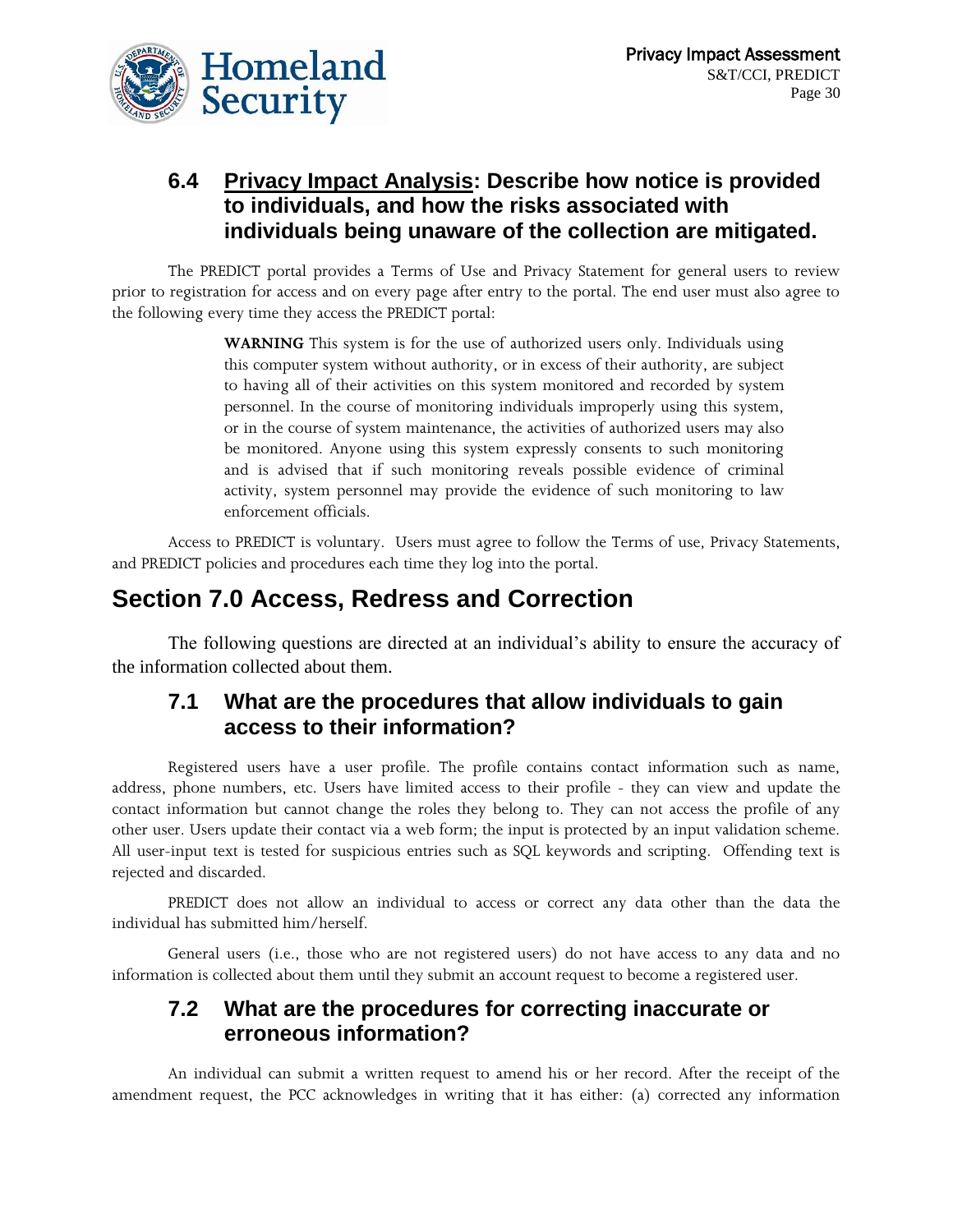

which the individual asserts is not accurate, relevant, timely, or complete; or (b) informs the individual of our refusal to amend in accordance with the request, the reason for refusal, and the procedures for administrative appeal. If the individual disagrees with the PCC's refusal to amend the information and requests a review, the PCC will comply with requirements for a review pursuant to 5 U.S.C. §§ 552a(c) (4), (d) (3), and (d) (4).

## **7.3 How are individuals notified of the procedures for correcting their information?**

Individuals are notified via e-mail that the request for Access to PREDICT and or the information hosted by PREDICT, has been denied. Denial of access to PREDICT and the information hosted by PREDICT can result from and is not limited to the following:

#### **Incorrect:**

- First and last name  $\bullet$
- Address (street, city, state, zip code)
- Telephone number
- Email address
- Name of organization  $\bullet$
- Title
- Researcher does not have the right criteria for requested data set.

In these cases the user is requested to provide updated/corrected information and re-submit his/her request.

## **7.4 If no formal redress is provided, what alternatives are available to the individual?**

PREDICT provides redress to its users, see 7.1 and 7.3.

## **7.5 Privacy Impact Analysis: Please discuss the privacy risks associated with the redress available to individuals and how those risks are mitigated.**

Privacy risks are mitigated through the opportunities to access, correct and seek redress regarding information in PREDICT.

## **Section 8.0 Technical Access and Security**

The following questions are intended to describe technical safeguards and security measures.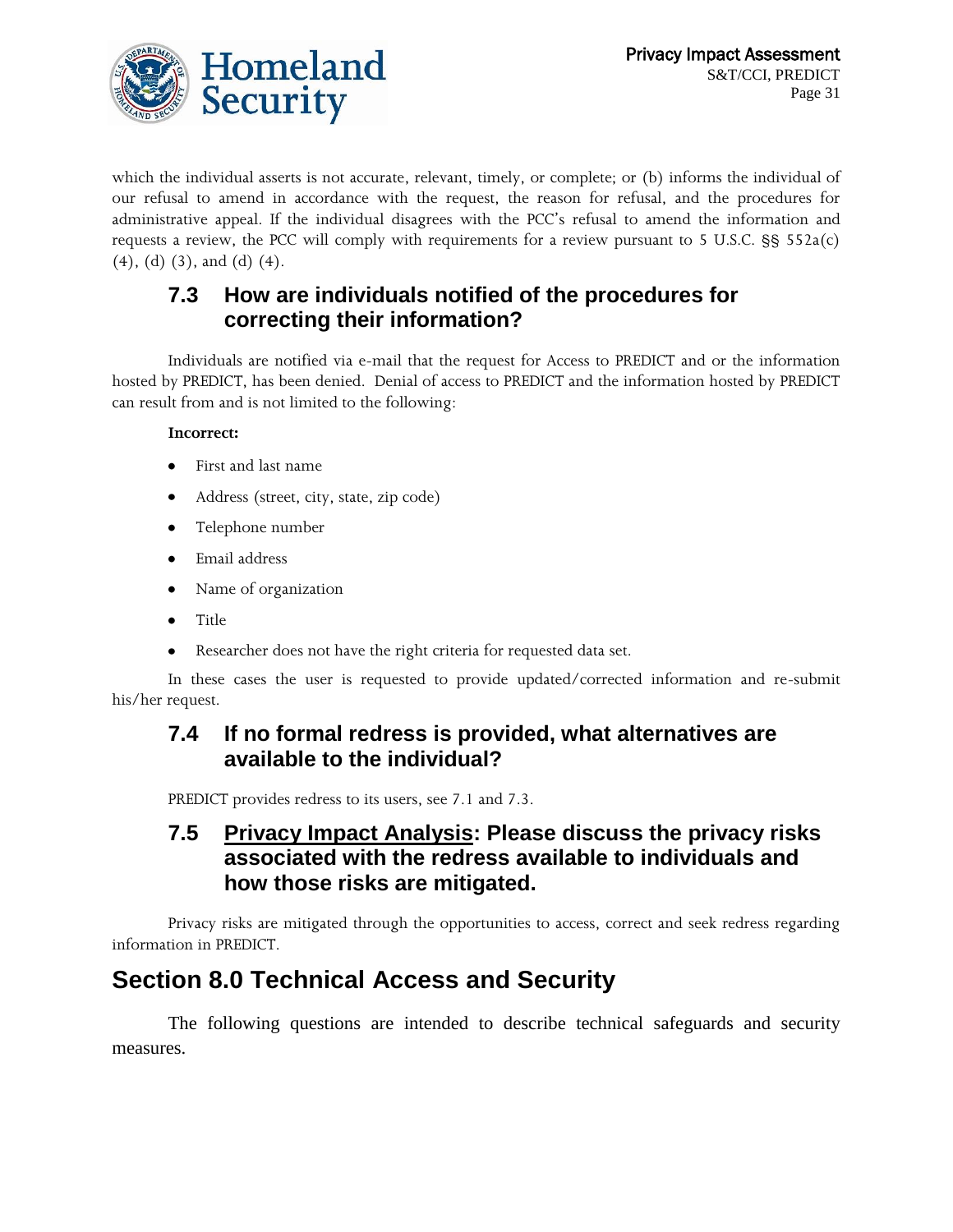

## **8.1 What procedures are in place to determine which users may access the system and are they documented?**

The PREDICT Operations Manual is available on the PREDICT portal. It documents the operational process and procedures of the PREDICT initiative, including access to datasets. The process flow for PREDICT operations has been documented and reviewed by PCC personnel, consultants, data providers, and the DHS PREDICT project manager.

## **8.2 Will Department contractors have access to the system?**

Yes, the entire PREDICT operational structure is handled by contractors and a volunteer community of data providers. PCC staff provides operation and maintenance of PREDICT. Contractors to DHS host the PREDICT datasets. Other contractors provide expertise regarding privacy, procedural, and audit issues. Only those contractors that have a valid need for access will be granted access to the PREDICT portal.

## **8.3 Describe what privacy training is provided to users either generally or specifically relevant to the program or system?**

Personal information is gathered and maintained in accordance with pertinent Federal rules and regulations, including the Privacy Act of 1974, the E-Government Act of 2002, the Government Paperwork Reduction Act, and other relevant rules and regulations. Questions relating to privacy are forwarded from the PREDICT Information Systems Security Officer to the DHS S&T liaison to the DHS Privacy Office. Training is being conducted to ensure that individuals working with personal identifiable information are educated on its proper handling and use.

## **8.4 Has Certification & Accreditation been completed for the system or systems supporting the program?**

Yes. The Certification and Accreditation (C&A) has been completed by the S&T CIO effective September 30, 2007.

## **8.5 What auditing measures and technical safeguards are in place to prevent misuse of data?**

PREDICT project staff ensures audit trails and audit logs are recorded and retained in accordance with the Homeland Security Department Records and Information Management Program. In addition, auditing and intrusion detection capabilities are provided through firewalls and server logs, which alert the PCC staff. Proactive scanning and monitoring of logs and events on a daily basis assists in identifying incidents as early as possible to mitigate potential issues. An audit trail is maintained and stored to facilitate investigation of incidents. Incident reporting policies will include not only the DHS Information System Security Manager (ISSM), but also the DHS Systems Operations Center (SOC) and US-CERT where appropriate.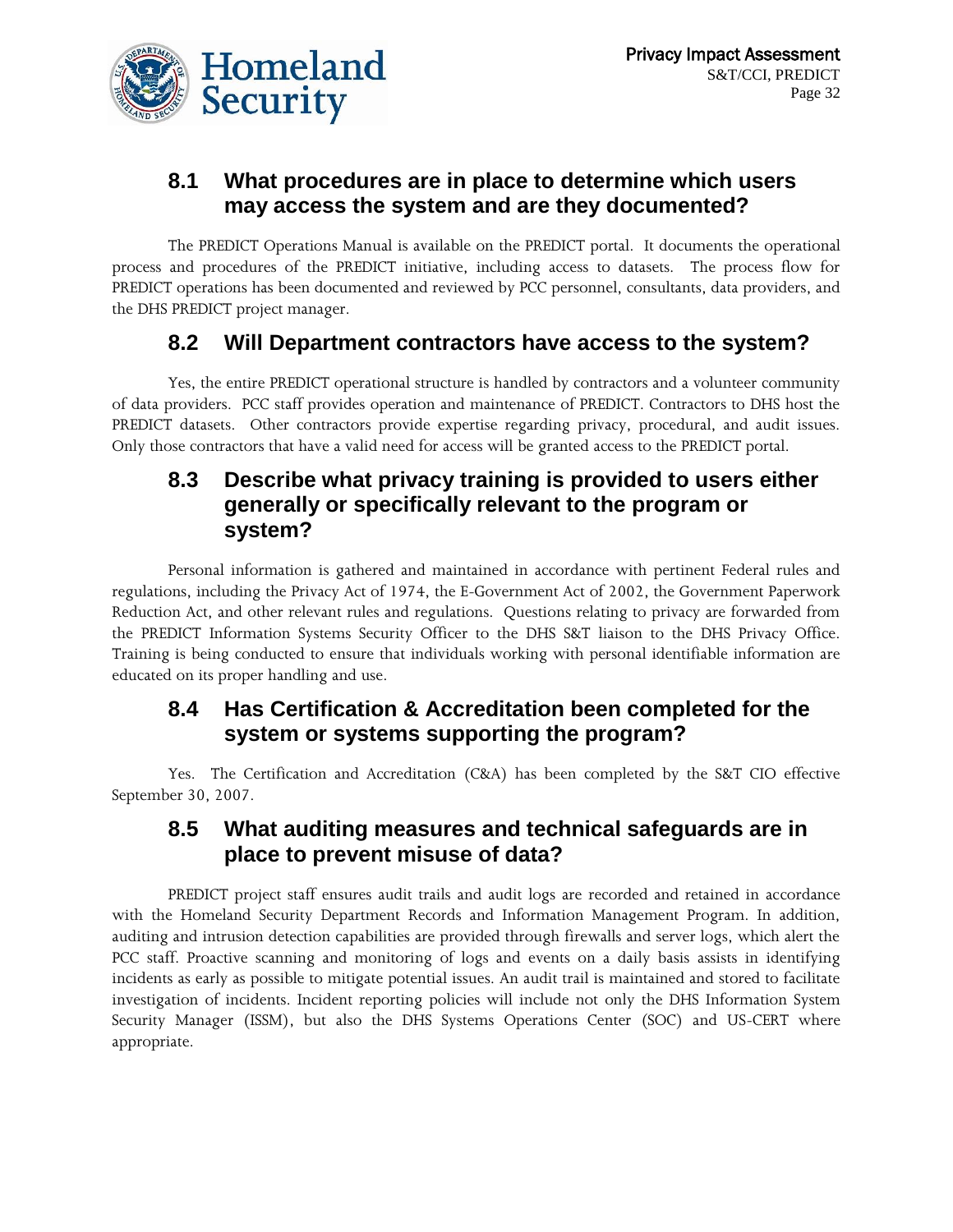

## **8.6 Privacy Impact Analysis: Given the sensitivity and scope of the information collected, as well as any information sharing conducted on the system, what privacy risks were identified and how do the security controls mitigate them?**

## **8.6.1 Administrative Data**

There is the risk that inadvertent access to PREDICT administrative data containing PII may occur. To mitigate this risk, and in accordance with the DHS Sensitive Systems Handbook, the PCC ensures effective security controls and authentication. By enforcing system policies and settings and strong passwords, PREDICT project staff protects the privacy of PII and the integrity of the data itself. Requirements Identification: PREDICT project staff will include the following policies, practices, guidance, and legal requirements for this process: DHS 4300 - IT Systems Security - Sensitive Systems Pub - Vol I Part A; Federal Information Security Management Act of 2002; OMB Circular A-130 Appendix III, Security of Federal Automated Information Systems; Computer Security Act of 1987; OMB Circular A-11, Preparation and Submission of Budget Estimates; Presidential Decision Memorandum (PDD-63), Critical Infrastructure Protection; National Institute of Standards and Technology (NIST) Special Publication (SP) 800-55, Security Metrics Guide for Information Technology Systems.

#### **8.6.2 Datasets**

As noted in 1.7.8, the PREDICT datasets will be secured by their respective PCC data hosts and will only be accessed by approved researchers who have been provided with terms and conditions for accessing the datasets, downloading them, storing them, and destroying or returning them. The quality of the PREDICT datasets will be maintained through authentication and authorization controls, regular backups, PREDICT policies and procedures (including MOAs regarding the use and handling of the datasets), and audits of PREDICT operations and compliance with policies and procedures and operational terms and conditions.

The dataset will be downloaded to the sponsoring institution site where the researcher is working. The researcher is bound contractually to use the data only as specified and within the bounds of the research described in the application. In addition, the data provider may require an additional written agreement between the provider and researcher setting forth specific rights and restrictions regarding the use of the data.

## **Section 9.0 Technology**

The following questions are directed at critically analyzing the selection process for any technologies utilized by the system, including system hardware, RFID, biometrics and other technology.

## **9.1 What type of project is the program or system?**

The PREDICT portal is a unique, custom web-based system developed by the PCC. The portal also includes COTS products as part of the system. The security of all of these products has been assessed during the system C&A.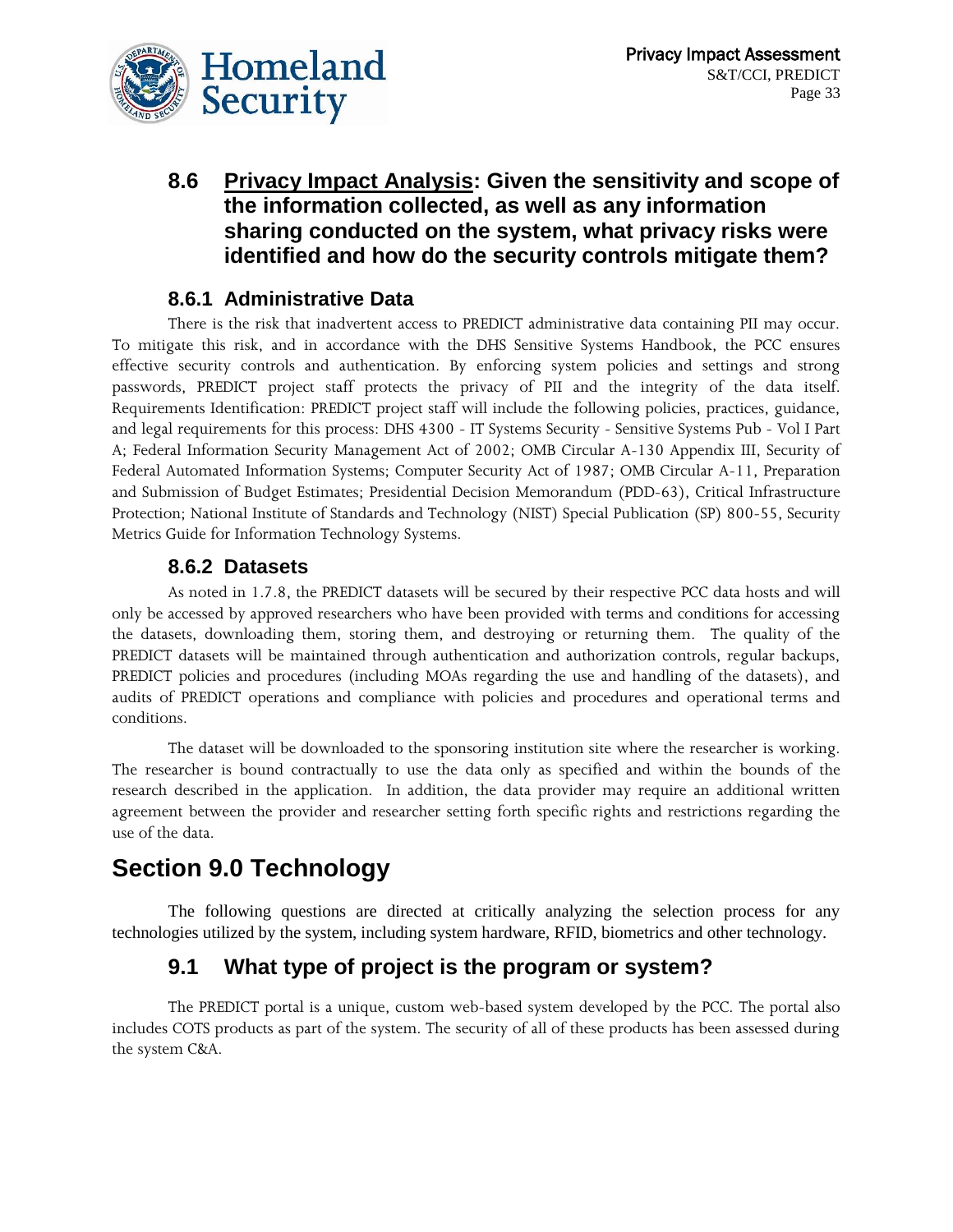

## **9.2 What stage of development is the system in and what project development lifecycle was used?**

The PREDICT system is operational.

## **9.3 Does the project employ technology which may raise privacy concerns? If so please discuss their implementation.**

PREDICT uses the latest in technology to ensure that personal information, along with the rest of the system's data, is secured against unauthorized access. All communications with PREDICT are through encrypted means (SSL). There is no part of PREDICT that is accessible without first authenticating with a username and password. Physical access to the room where the PREDICT server is housed is controlled through key card access. All access to PREDICT is logged and maintained for future reference if necessary. The use of secure encryption protocols were chosen not only for personal information protection but also to ensure that all information within PREDICT is secured while being transmitted. Access to user information is restricted to very few personnel and logging of all access to that information is conducted within the servers.

## **Approval Signature Page**

Original signed and on file with the DHS Privacy Office

Hugo Teufel III Chief Privacy Officer Department of Homeland Security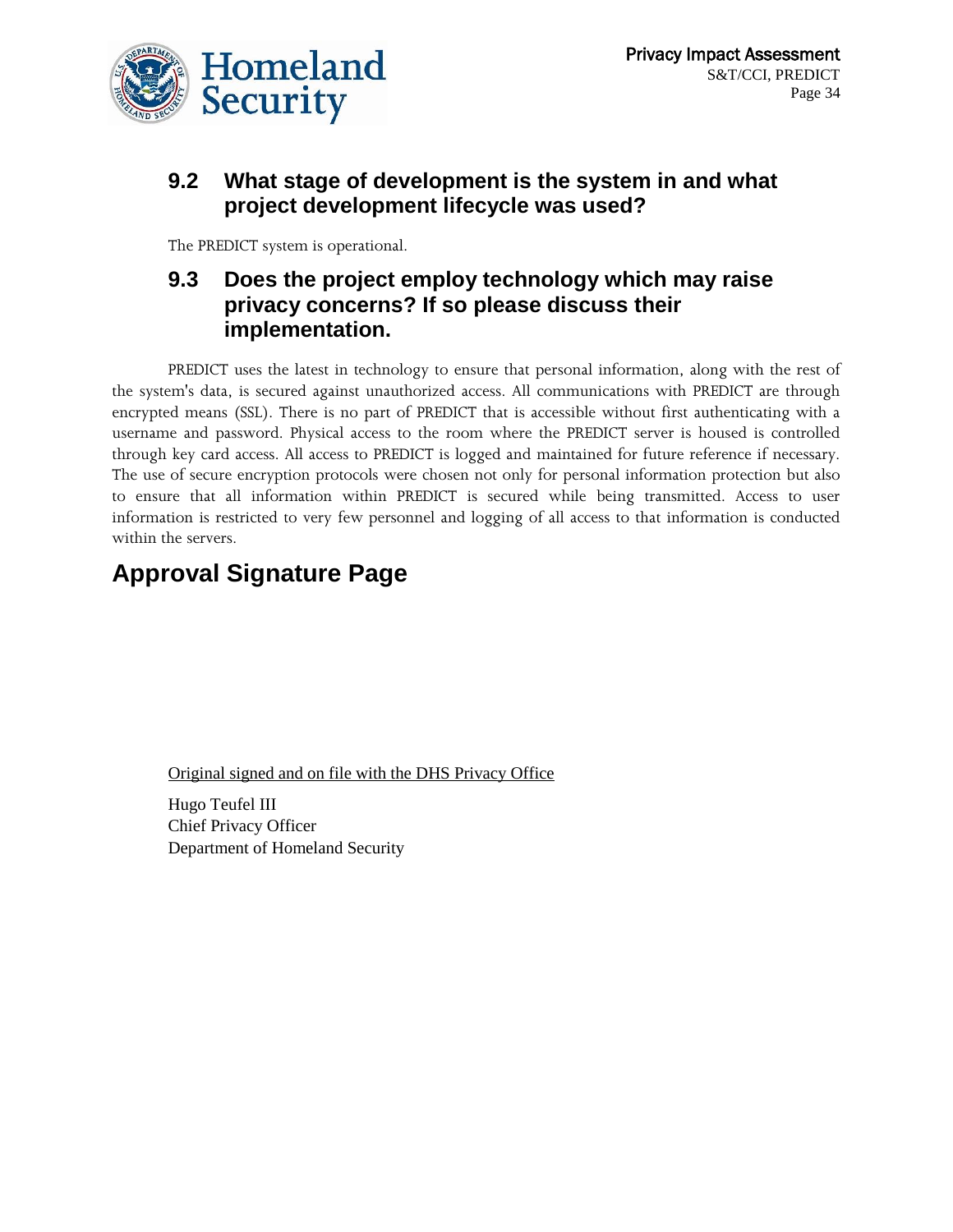

## **Appendix A – Privacy Statement**

PREDICT is committed to protecting your privacy and developing technology that gives you the most powerful and safe online experience. This Statement of Privacy applies to the PREDICT Web site and governs data collection and usage of that site. By using the PREDICT website, you consent to the data practices described in this statement.

#### **Collection of your Personal Information**

PREDICT collects personally identifiable information, such as your e-mail address, name, home or work address or telephone number.

There is also information about your computer hardware and software that is automatically collected by PREDICT. This information can include: your IP address, user name, browser type, and access times. This information is used by PREDICT for the operation of the service, to maintain quality of the service, and to provide general statistics regarding use of the PREDICT Web site.

PREDICT encourages you to review the privacy statements of Web sites that you may choose to link to from PREDICT so that you can understand how those Web sites collect, use and share your information. PREDICT is not responsible for the privacy statements or other content on Web sites outside of the PREDICT web site.

#### **Use of your Personal Information**

PREDICT collects and uses your personal information to operate the PREDICT Web site and deliver the services you have requested. PREDICT may also contact you via surveys to conduct research about your opinion of current services or of potential new services that may be offered.

PREDICT does not sell, rent or lease data it collects to third parties. PREDICT may share data with data hosts, data providers, and review board members of the PREDICT community to help us deliver requested PREDICT services. These parties are prohibited from using your personal information except to provide these requested services, and they are required to maintain the confidentiality of your information.

PREDICT will disclose your personal information, without notice, only if required to do so by law or in the good faith belief that such action is necessary to: (a) conform to the edicts of the law or comply with legal processes served on PREDICT or the site; (b) protect and defend the rights or property of PREDICT; and, (c) act under exigent circumstances to protect the personal safety of users of PREDICT, or the public.

#### **Use of Cookies**

The PREDICT Web site requires the use of non-persistent (session-based) "cookies" during an active session for proper operation of pages for registered PREDICT users during that one session. The purpose of the cookies is to identify a user to the PREDICT web server only when accessing content within the PREDICT domain. PREDICT does not use "ad" cookies to track user activity. PREDICT does not retain any cookie data. You have the ability to accept or decline cookies. Most Web browsers automatically accept cookies, but you can usually modify your browser setting to decline cookies if you prefer. If you choose to decline cookies, you may not be able to fully experience the interactive features of the PREDICT services.

#### **Security of your Personal Information**

PREDICT secures your personal information from unauthorized access, use or disclosure. PREDICT secures the personally identifiable information you provide on computer servers in a controlled, secure environment, protected from unauthorized access, use or disclosure.

#### **Changes to this Statement**